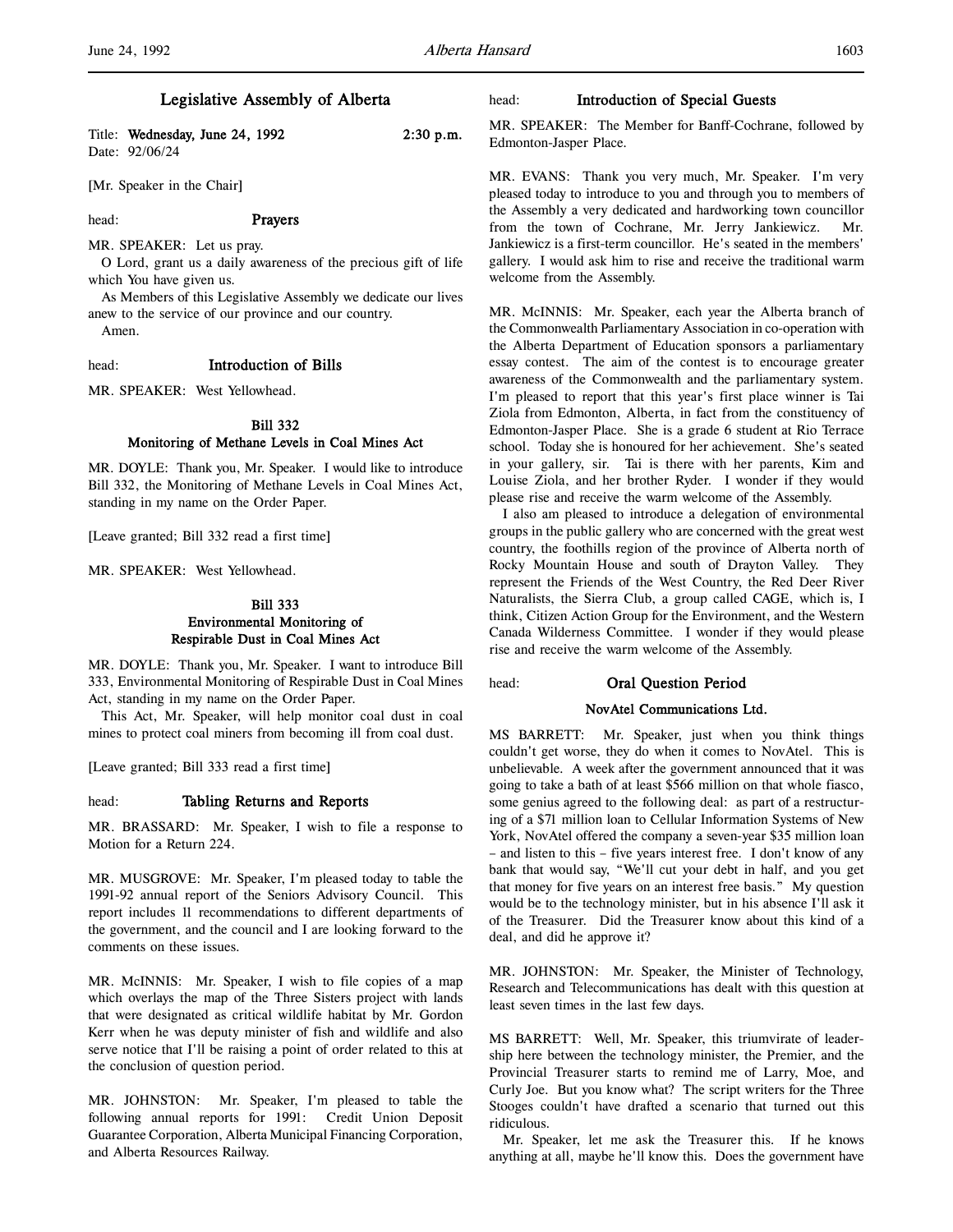any expectation of recovering any of the money from this company, or have they basically thrown up their hands and said: it's yours; the taxpayers give it to you?

MR. JOHNSTON: Mr. Speaker, what we have said is this. Any of the so-called systems loans have been fully provided for. In fact, the amount that we disclosed, probably under scrutiny right now, shows that we will probably recover more than we expected, and in fact our provision may well be higher than we expected. Therefore, what we filed when we gave the full disclosure is in fact still the best estimate at this point.

MS BARRETT: Mr. Speaker, that really begs the question: if the government expected them to recover the money, why would they give them a deal like this? The taxpayers of Alberta are facing a five-year freeze on health care funding to pay for this fiasco, and the Treasurer comes up with silly answers like we hope, we think. Good luck.

My last question to the Treasurer is this: if he's not willing to come clean on all the other information related to this particular deal, this giveaway of tax dollars, will he tell us how many more companies this government plans to give interest free loans to in an attempt to clean up the NovAtel mess, or does he know how many more companies are going to get that kind of money?

MR. JOHNSTON: Well, first of all, Mr. Speaker, what we have said in the Budget Address certainly is that the amount of money which we are committing to health and education is not being reduced. In fact, it's not even being frozen, contrary to what the member has said. If you look at the debate which has just finished in this House, we have in fact increased dramatically our transfers and expenditures to the health care system. Moreover, the grants which the province of Alberta has provided to the health care system far outstripped the grants certainly in the province of Ontario's case or still further in the case of the province of Saskatchewan. We have not at all reduced our commitments; in fact they're expanding. The member knows full well that she doesn't know what she's talking about.

#### $2:40$

Secondly, Mr. Speaker, we have already indicated in the Legislative Assembly that the question of NovAtel is before the Auditor General. We have now had in this House enough red herring debate. The members do not know at all what they're talking about in this area as well. What we see is that the Auditor General is now busily going through all the information which has been provided to him and which he can secure through his own efforts, and as we have committed, the Auditor General will make a very formal report as to what went wrong with NovAtel. I think that until then you're simply dealing in the area of speculation. That report will be made public. The Auditor General is a servant of this Legislative Assembly. He's appointed by all members, and he will do his job.

MR. SPEAKER: Second main question, Edmonton-Highlands, on behalf of the opposition.

MS BARRETT: Five years of frozen health care funding, Mr. Speaker. That's what's happening.

I'd like to designate the second question to the Member for Calgary-Mountain View.

### Ski Kananaskis Inc.

MR. HAWKESWORTH: Mr. Speaker, Ski Kananaskis, which operates the Nakiska ski hill at Mount Allan, is experiencing serious financial difficulty. Given that this government is backing a \$3 million loan guarantee for Ski Kananaskis, this is going to be one more financial fiasco the Alberta taxpayer is going to have to pay for. Will the Minister of Tourism, Parks and Recreation brief the Assembly as to why negotiations are currently taking place to terminate by mutual agreement the operating lease between the Alberta government and Ski Kananaskis?

MR. SPARROW: Mr. Speaker, every premise of what he said is totally not factual. We do not have a guarantee. We are not canceling the lease. The lease was renewed a year ago in May. It's a 15-year lease, and they are living up to the terms of that lease.

MR. HAWKESWORTH: First of all, the minister should read the public accounts. He can find that information about the guarantee there for sure.

Mr. Speaker, in taking back the lease, the government will have to cover the bank loan, and as part of the deal being discussed, Ski Kananaskis will turn over assets to the government but continue to operate the hill for a dollar while efforts are being made to find an operator for that hill. Not only will the taxpayers have to pay \$3 million, but they'll have to assume the ongoing operating costs. Will the minister describe the size of the ongoing operating costs that taxpayers are going to have to pay at that ski hill?

MR. SPARROW: Mr. Speaker, I think we should reconsider the research funding because everything the individual said is inaccurate and not factual, bordering on totally leading every member in this House astray.

In the days to come, I'm sure you're going to see the announcements from Ski Kananaskis of what they're doing and how they're changing their financial picture so that they can live up to their obligations.

MR. HAWKESWORTH: Well, it's the same old story, Mr. Speaker. The government pumps in millions, and the taxpayers are stiffed with the tab. How can the minister justify once again, one more time, sticking the Alberta taxpayers with another financial disaster?

MR. SPARROW: Mr. Speaker, we are not. He may have got some rumours of a request that was made and seen a request that they may have asked for, but there's a big difference between what people ask for and what this government gives them. [interjections]

MR. SPEAKER: Order. [interjections] Order. [interjections] Order.

Edmonton-Glengarry, on behalf of the Liberal Party.

### NovAtel Communications Ltd. (continued)

MR. DECORE: Mr. Speaker, Albertans now know that the collection of the hundreds of millions of dollars owing to NovAtel has been given over to North West Trust in Edmonton. Our offices have talked to a number of trust companies and have learned from those trust companies that it is most unusual for a trust company to act as a collector of a huge portfolio like the one due and owing to NovAtel. Collection agencies that have huge portfolios confirm this. Both collection agencies and trust companies that we spoke to say that the usual practice and the ethical practice is for this kind of a job to be tendered. Finally,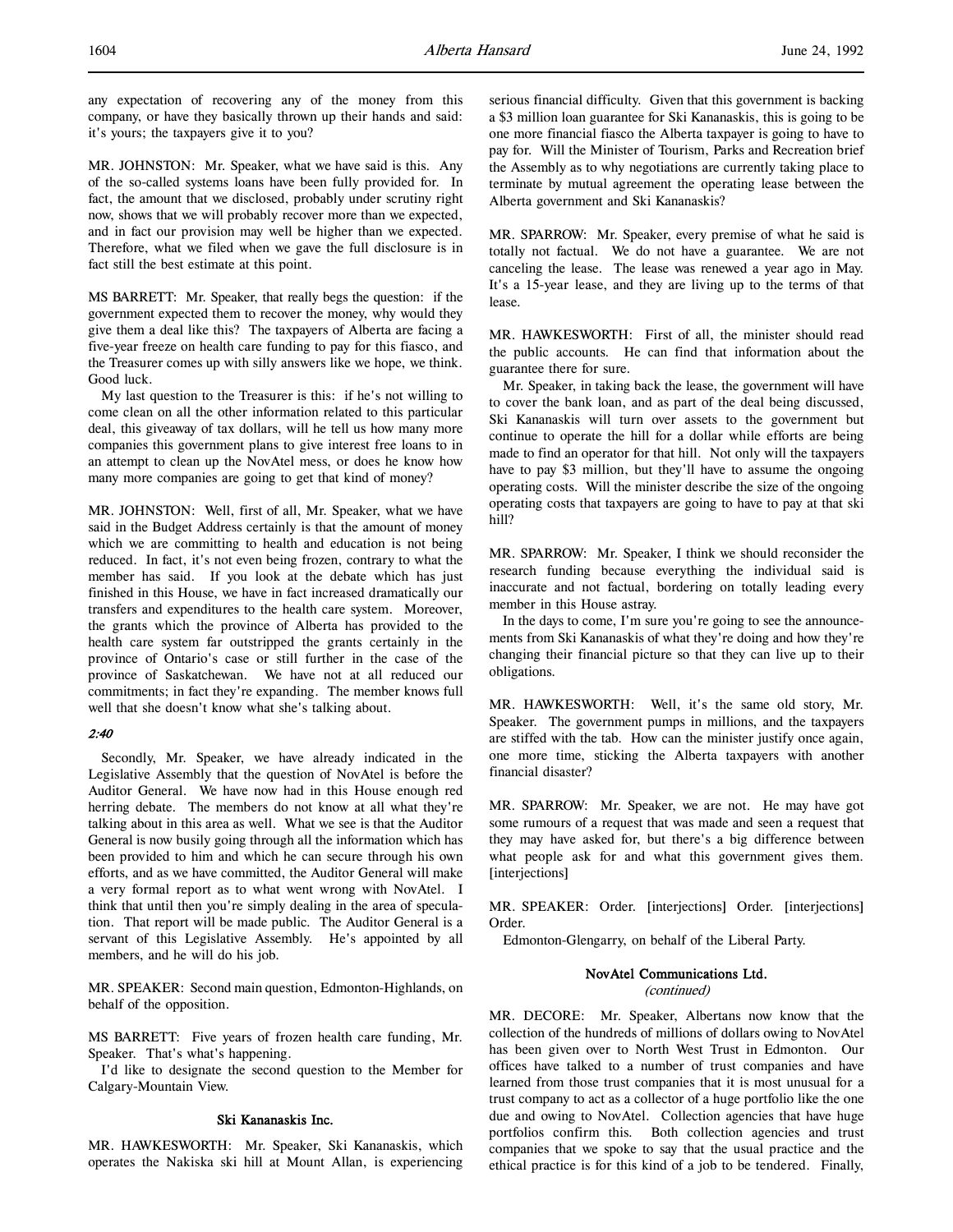we've learned that North West Trust only recently hired collection personnel because they didn't have the in-house depth to do the collection that this NovAtel portfolio required. My first question is to the Treasurer. Inasmuch as it is good business practice and inasmuch as it's ethical to deal with the business community by tendering, I'd like the Treasurer to tell Albertans why this particular contract, the collection of a huge portfolio regarding NovAtel, wasn't tendered to the finance community.

MR. JOHNSTON: Well, Mr. Speaker, the member went a long way to get to the question, and he was absolutely wrong in his lead-off. Let me first of all clarify that very important point. To suggest that a financial institution can't collect financial debts is just more silliness from that member, and all Albertans recognize that.

MR. DECORE: Well, Mr. Speaker, I guess the Treasurer didn't hear the question, like he doesn't hear any of the questions that are put to him on NovAtel. Let me try again.

My information from the industry is that the usual collection fee for work on a huge portfolio like NovAtel is between 13 and 20 percent. I'd like the Treasurer to stand and without dodging the question tell Albertans exactly what the fee is that the government will be paying North West Trust in the collection of these NovAtel accounts.

MR. JOHNSTON: Mr. Speaker, we're still in the process of confirming the agreement between the NovAtel entity which controls and owns the loans and North West Trust, but I can assure you, that it'll be far below what the member has mentioned.

MR. DECORE: That's just plain sloppy, just the way this government has been sloppy in the whole NovAtel fiasco.

Mr. Speaker, my last question is this. The government has hinted that more moneys will be required to pay to bad American corporations; that is, American corporations that are in financial difficulty. Yet North West Trust was told by the Treasurer that it will be a collector only. I want the Treasurer to tell us who will authorize any payments that are made to these American companies that are in difficulty that need more financial help. Who will authorize those payments?

MR. JOHNSTON: Mr. Speaker, the government has never rumoured that. The Member for Edmonton-Norwood and the Member for Edmonton-Glengarry have rumoured that. Let's be absolutely clear where the rumours come from, because most Albertans know that this is just pure rumour-mongering when it comes right down to the issue.

Now, Mr. Speaker, what North West Trust is doing is the following. As I have explained before, North West Trust is acting as an agent. It has not taken onto its balance sheet any of the loans that are involved with respect to NovAtel, and in fact the NovAtel loans will stay inside the NovAtel corporation itself and are not being transferred to North West Trust. Secondly, North West Trust will act as an agent. Certain of the experts in NovAtel who were in fact involved in the collection will be essentially assigned on a contract basis so that there's continuity in the file, so that the expertise is there.

Finally, because the loans are already in a Crown-controlled agency, they will be presented in the consolidated statements along with all other government information. Let me make that very clear: it will be part of the consolidated statements of the government as well. So it won't be off the balance sheet as others have claimed. It'll be full disclosure. It'll be a straight objective

Now, we have also said that we made full provision for all the bad debts. In checking, Mr. Speaker, we have found that in fact we have provided at least a hundred percent in some cases and more than 75 percent in all cases in any of the loans that have been referred to. We're confident that our loan provision will allow us to collect the loans that are now outstanding, and that essentially is the update. It's complete, and anything else is simply rumours, as I've said.

# Constitutional Reform

MR. DAY: Mr. Speaker, it's hard to keep up with the ever changing agenda of the federal government relating to the constitutional meetings. First we hear that there are deadlines. Then we hear that there are no deadlines. Then we hear that the country's on the brink of disintegration. Then we hear that everything's coming together. I wonder if the Premier can tell us: has he heard from the office of the Prime Minister, has heard from Mr. Clark in terms of the process from here? Are there going to be further meetings, or is the federal government going to just march on alone, or are the lazy, hazy days of summer just going to magically bring us all together?

# 2:50

MR. GETTY: Mr. Speaker, some of the thoughts that I've had over a period of time are starting to firm up with actions by the federal government. I have thought over the course of the past several weeks that it would be necessary for first ministers to get together on constitutional matters. Today we have been invited as first ministers to meet with the Prime Minister on Monday at noon hour at 24 Sussex Drive. I'm sure that will allow us all to discuss a variety of constitutional matters.

MR. DAY: Well, forgive me, Mr. Speaker, for not having the faith that the Premier has and for being a little bit suspicious about a possible agenda here. We've got the Queen coming, we've got July 1, and we've got all the Premiers looking like they're secluded over lunch at 24 Sussex Drive. Can the Premier tell us: is he prepared for the pressure that may be upon him to give in to various demands as all of these events unfold in this scenario. [interjections]

MR. GETTY: Mr. Speaker, it's obvious that the members of the opposition don't consider the matter of Senate reform and the matter of a constitutional package for the future of Canada to be an important matter. If you watch them, they consider it just something to laugh about. I hope that the students who are in the gallery today and people who are watching the opposition by television would get a sense of the way in which they treat very serious subjects. They would not be very happy with that performance.

Nevertheless, Mr. Speaker, I believe the agenda that the federal government will want to discuss on Monday will be the matter of Senate reform, veto or amending formula, the federal economic powers as set out in section 121 of the Constitution, and aboriginal matters. For my part, I believe that such a package should be expanded to make sure that the five Quebec conditions are part of the discussion as well as the Ontario desire for a social charter. It would seem to me that if we brought all of those matters together, we would then be dealing comprehensively with the key matters in a constitutional package.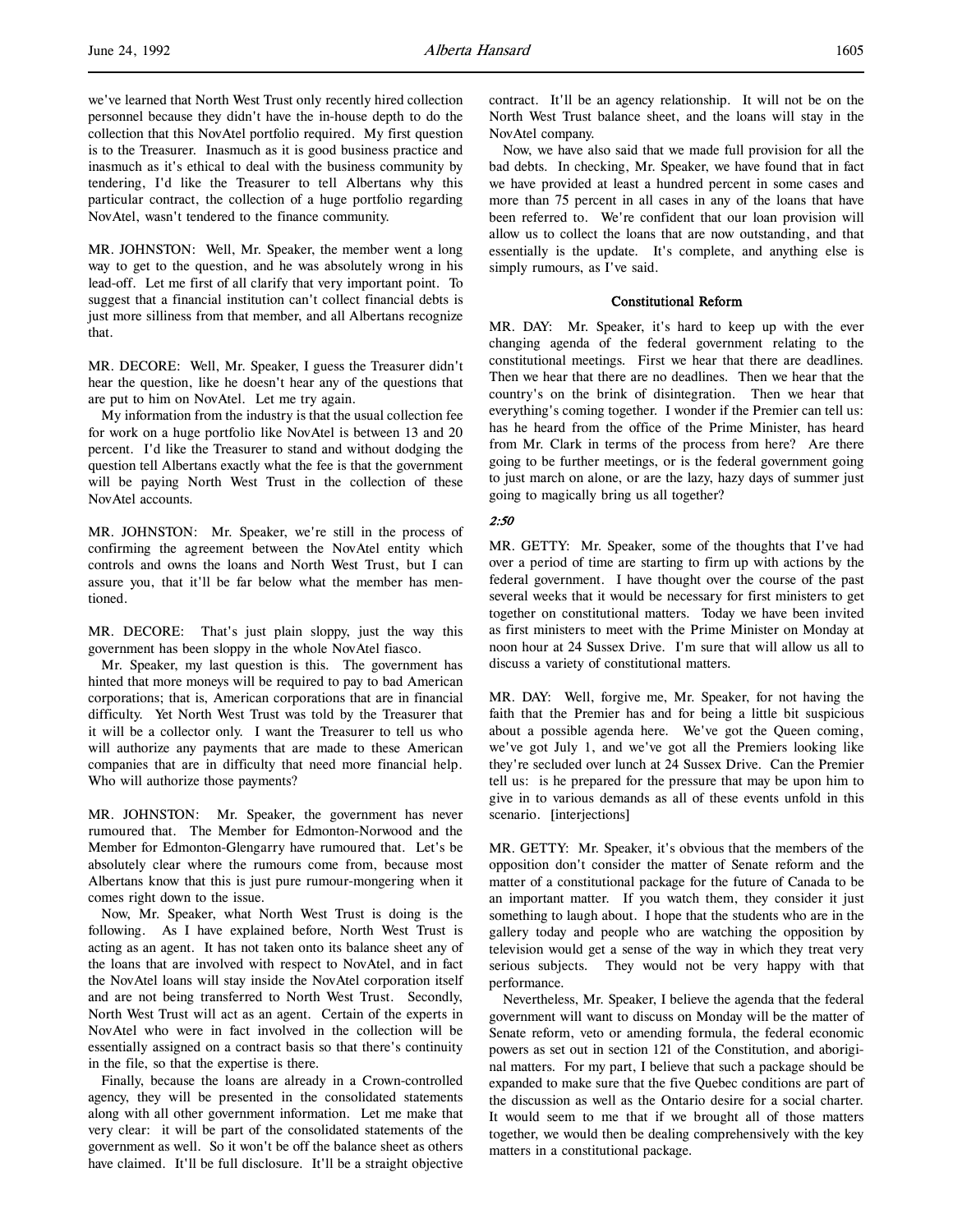MR. SPEAKER: Edmonton-Avonmore, followed by Calgary-North West.

### Women's Health Care

MS M. LAING: Thank you, Mr. Speaker. My questions are to the minister responsible for women's issues. A recent report, Sharing the Vision, released by the Salvation Army Grace hospital in Calgary states in the strongest terms possible the concern that government and citizens do not pay attention to the unique health care needs of women either in terms of research or in the delivery of services. More specifically, in Calgary and Edmonton breastfeeding and postpartum support services have been cut back and women's wellness centres face serious funding shortages and may close. These services not only enhance the quality of health care, but they save precious health care dollars. My question to the minister: will she now commit to ensuring that the health care needs of women and children, indeed of Alberta families, will not be sacrificed by this government?

MS McCOY: Mr. Speaker, let me first say that I have the greatest of respect for the Grace hospital in Calgary. For example, its women's resource centre is a leader in Canada, the services it provides, and the hospital has led the way in many innovative responses to women's health concerns.

Secondly, let me say that I have not had the opportunity to read their report. I believe there is a meeting in Calgary on Thursday among many of the health care givers to look at the allocation of resources. I should certainly hope that they will make a priority for women's health issues.

MR. SPEAKER: Supplementary.

MS M. LAING: Thank you, Mr. Speaker. I will send the minister a copy of the section of the report.

My second question to the minister. The report notes a lack of attention to women in research that deals with disease and treatment. This is not surprising given that boards making these decisions are dominated by men. For example, the Alberta Cancer Board is comprised of 10 men and two women, and the Scientific Advisory Council for the Alberta foundation for medical research has 14 men and no women. Will the minister responsible for women's issues now advocate on her own behalf, on behalf of Alberta women and Canadian women to ensure that women have equitable representation on boards making decisions about health research and treatment funding?

MS McCOY: It's a subject very near and dear to my heart, Mr. Speaker. There is no question that there is no gender balance on those boards, and I would continue urging, as I have been for some five years now, more appointments of women to such important boards.

MR. SPEAKER: Calgary-North West.

# Safety Codes Officers

MR. BRUSEKER: Thank you, Mr. Speaker. My questions are also for the Minister of Labour. I have had phone calls from the towns of Three Hills and Lomond, to name just two, concerned about a shortage of rural safety codes inspectors. In some cases, in fact, fire and new building inspections are not being performed, and as a result public safety could be at risk. My question to the minister is simply this: what is the minister planning to do about

the shortage of rural safety codes inspectors in the province of Alberta?

MS McCOY: Mr. Speaker, we are, as the member knows, moving towards implementation of the new Safety Codes Act, which will in fact increase the opportunity for more qualified people to provide the kinds of services the member is mentioning. I should also say that we have moved to identify those areas which have the highest risk, and our own department employees do prioritize their responses according to the degree of risk that is inherent in any given structure.

MR. SPEAKER: Supplementary.

MR. BRUSEKER: Thank you, Mr. Speaker. In many places these positions are filled by people like the volunteer fire departments. These people are being asked to give up time from their businesses to go get training. So my supplementary question to the minister is: how does the minister plan to ensure that on one hand the training will be given to these safety codes officers, yet on the other hand they can ensure that their businesses remain operational? Many of these are simply a one-person business, and they don't have relief staff to accommodate time off for training.

MS McCOY: Mr. Speaker, volunteer fire brigades are a great tradition in Alberta, and we all know that the courage and the community service of the people who do volunteer their time and efforts in those brigades has stood us in good stead over the years. In terms of giving them training so that they are able to handle the fires they are called to with a minimum of risk to themselves, this is an ongoing challenge. Our fire school in Vermilion, however, has been responding to that need over the years and continues to be again one of the leading institutions in Canada for that purpose. However, as we continue to get more sophisticated in materials which have fire risks and also in our capacity to handle them, there is an ongoing upgrading and retraining component. In each and every one of those cases the fire school and the municipalities co-operate among themselves to have the most appropriate and expedient arrangements made to accommodate the needs of the fire fighters.

MR. SPEAKER: Rocky Mountain House, followed by West Yellowhead.

## 3:00 Natural Gas Sales to California

MR. LUND: Thank you, Mr. Speaker. Situated in the Rocky Mountain House constituency is the world's largest natural gas processing plant as well as many smaller natural gas processing plants, so it's easy to understand why the sale of natural gas is so important to this constituency. Today the National Energy Board issued a very strong decision regarding the sale of natural gas to California. To the Minister of Energy: is this decision consistent with Alberta's actions, and what are the immediate implications?

MR. ORMAN: Mr. Speaker, as the hon. Member for Rocky Mountain House pointed out, this is a very important issue to Alberta. Really the background for the decision by the National Energy Board with regard to natural gas exports began in December of 1988, when Pacific Gas and Electric made an application to the National Energy Board to get their gas licence extended. They made representation that it was a good long-term relationship with Alberta and that they wanted it to continue, and therefore their licence was extended. In February of 1990 they had a hearing in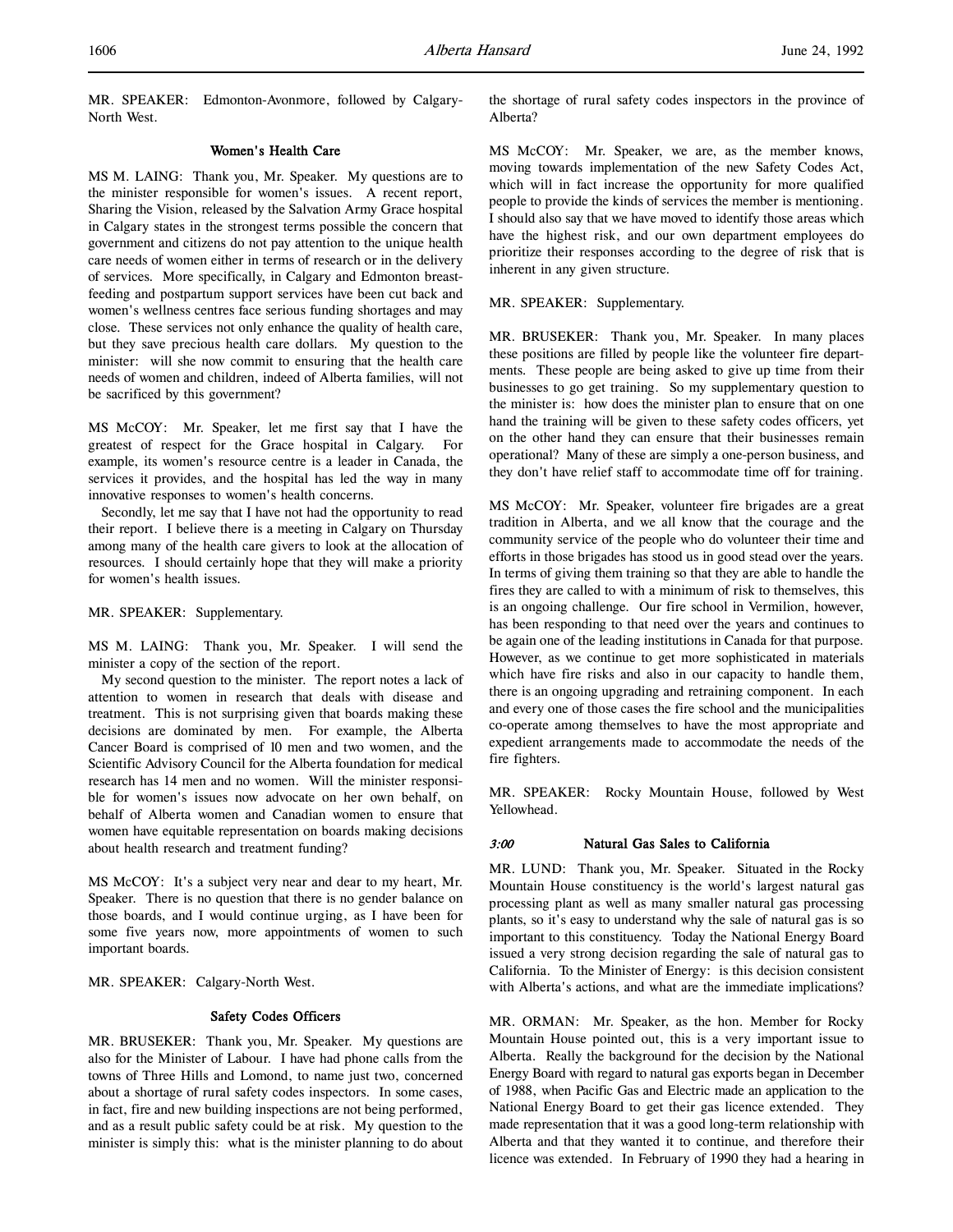California that basically tried to subvert long-term contracts between Alberta producers and the utilities in California. This relationship with California has really eroded ever since. That resulted in this government bringing forward the Nova Terms of Service Regulation Validation Act, Bill 9, this spring in the Legislature to really preserve those long-term contractual relationships.

The National Energy Board decision really lends weight and support in a major way to the position that the Alberta government has taken over the last couple of years and simply says that Alberta and now the National Energy Board will not allow unilateral action to be taken to abrogate long-term contracts. Mr. Speaker, producers rely on these contracts to finance their exploration and production activities in this province, and we are saying, as is the National Energy Board: if you want to buy Alberta products, live up to your contractual relationships. The NEB decision and Bill 9 do both of those things.

MR. SPEAKER: Supplementary, Rocky Mountain House.

MR. LUND: Thank you, Mr. Speaker. Many of the producers in the Rocky Mountain House constituency are presently evaluating further expansion of natural gas sales to California. To the Minister of Energy: what are the implications of these projects for the province?

MR. ORMAN: Mr. Speaker, that is a very important yet delicate question to ask. The producers are trying to discreetly separate the expansion to California and the existing restructuring of flowing gas to California, but I don't think that can happen. This certainly puts in some jeopardy the possibility of pipeline expansions to California in terms of timing more than anything, whether they occur now or whether they occur at a time when there is greater stability and a greater reliance on the certainty of the regulatory bodies in California. We want to know, as do producers, as does the National Energy Board now, that if there is further gas to be sold to California, there's a level playing field and we know what the rules are up front. The rules are that if you enter into a contract, you live up to that contract or you negotiate your way out; you don't rely on a regulator to arbitrarily change those contracts.

The Altamont project and PG and E are both looking to expand sales to California. I should say, Mr. Speaker, that I'm frankly disappointed with PG and E and their lack of support for Alberta producers before the regulatory commission in California. I think that they should be standing up and saying, "Yes, we entered into those contracts, and we believe that contractual sanctity is an important relationship to maintain." That hasn't happened, and it does cast a pall over pipeline expansions to California.

### Coal Mine Safety

MR. DOYLE: Mr. Speaker, the minister of Occupational Health and Safety's committee to establish new regulations governing coal mine safety has proven to be nothing but a total sham. While labour negotiated their position in good faith and arrived at an agreement with management's negotiating team, management and owners of the coal mines are now refusing to accept the recommended new regulations. They're saying that their own representatives in the negotiations did not have the power to bind them to any agreement. Will the minister of Occupational Health and Safety admit that the long negotiations of the new regulations he has been relying on to deflect questions about coal mine safety

were a farce and a waste of time, designed to accomplish nothing but a delay in dealing with the problem of coal mining?

### MR. TRYNCHY: No, Mr. Speaker.

MR. DOYLE: I guess he wouldn't admit it, Mr. Speaker.

Mr. Speaker, the minister has pledged to the mine workers to establish another mine safety committee. He wants to start the new negotiations based on the draft regulations agreed to in the first round. Since labour accepted the agreement and management didn't, it appears that the minister would like the draft to represent labour's position and leave management free to try to water it down to see if it would be acceptable. Given that the miners now have no reason to believe in this minister's commitment to mine safety, what assurances will the minister give that the regulations coming from his new negotiations will not be weakened even further and will be finalized by January 1993?

MR. TRYNCHY: Mr. Speaker, I think the gentleman across the way should get another script writer, because everything he says in that riding is wrong. I visited the mine a week ago, and they pledged to the workers and the employers . . .

MR. DOYLE: I was there yesterday.

# Speaker's Ruling Interrupting a Member

MR. SPEAKER: Order please. [interjection] Order. You asked your question and your supplementary. [interjection] Hon. member, just be quiet, please. You forget what the system is: ask a question, wait for an answer, ask a supplementary, wait for an answer, and don't shout back and forth. Got it? Thank you very much.

Now we'll look to Edmonton-Jasper Place.

#### Sunpine Forest Products Ltd.

MR. McINNIS: Mr. Speaker, the area south of Drayton Valley, north and west of Rocky Mountain House, east of the Forestry Trunk Road is a natural treasure. In any given weekend thousands of Albertans can be found hunting, fishing, or observing nature. A recent study in the private sector suggested that the Rocky Mountain House corridor is worth much more ecologically and economically in its present state, where tourism is a prime activity and small local logging operations already occur. I would like to ask the minister of tourism if he is documenting the tourism/recreation use and potential for that area, known as the Brazeau timber development area, so that these options can be considered alongside the Sunpine option of clear-cutting.

MR. SPARROW: Mr. Speaker, on a continual basis we work with the departments of Forestry, Lands and Wildlife and tourism on the integrated management planning process, which sets out the objectives of an area. On each area that is in a forestry area we actually work on a continuous basis on their yearly plan. So very definitely our staff work hand in hand and have identified the opportunities throughout many regions of the province.

MR. McINNIS: Mr. Speaker, the problem is that the ongoing tourism activity can be destroyed by rapacious logging. So I'd like to ask the Minister of Forestry, Lands and Wildlife, who has many times promised public input on major allocation decisions by his department, if he will undertake today to ensure that he will take whatever steps are necessary to have the proposed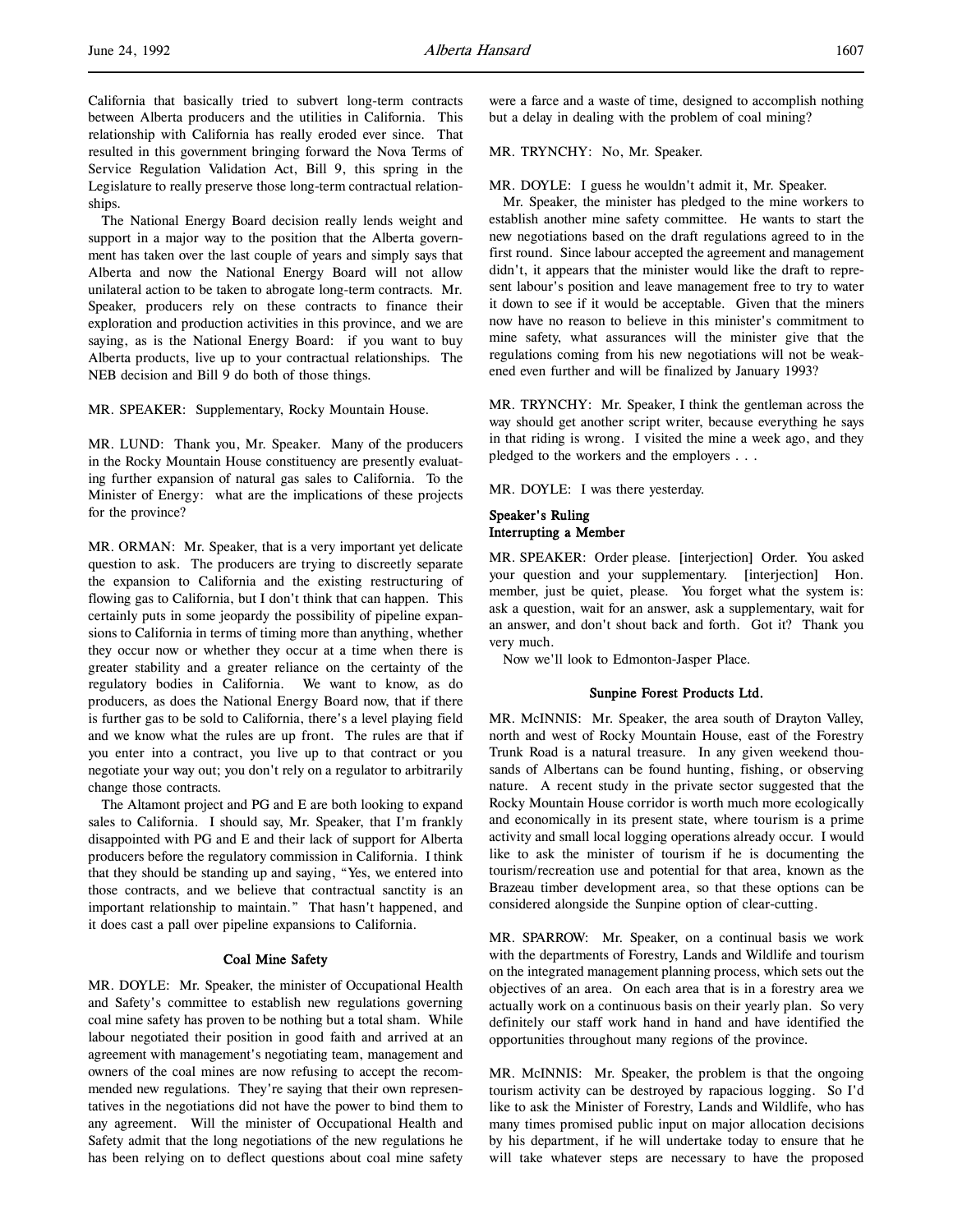Sunpine forestry management agreement sent to the Natural Resources Conservation Board alongside tourism options so that the public can review the options before he signs the deal.

MR. FJORDBOTTEN: Well, Mr. Speaker, first of all, there's been a lot of public consultation on the area that goes back a number of years with respect to the integrated resource planning process that took place. I have to remind the hon. member that a forest management agreement is a commercial document that spells out terms and conditions for the company. That doesn't give them the right to cut any wood. Before they cut any wood, they need harvesting plans and an annual operating plan, and that is subject to ongoing public consultation. It's not good to have just one snapshot in time, because it's an ongoing, a living process, and that's what we've established to review this.

Along with that, going back to his first question, what's of paramount concern is not only the wood resource but the wildlife resource, the recreational opportunities, sensitive habitat, and sensitive areas, which are all looked at along with logging. Logging is only one part of the process. It's not to take away from the recreational opportunities that are in the area.

MR. SPEAKER: Calgary-McKnight.

### Senior Citizens Programs

MRS. GAGNON: Thank you, Mr. Speaker. We continue to get phone calls from seniors who express skepticism over the government's supposed concern about their welfare. The minister's public meetings are causing seniors to rightfully question the government's commitment to their open and fair consultation. Seniors are telling us that the meetings are stacked and manipulated by government. My question is to the minister responsible for Seniors. If the government really wants to hear what seniors have to say at their public meetings, why are the meetings chaired, facilitated, and the results of proceedings recorded and controlled by government employees?

### 3:10

MR. BRASSARD: Well, I'd like to thank the hon. member for her interest in a process that's been going on for almost a year, in fact a little over a year. Mr. Speaker, about a year ago we made a commitment to consult with seniors. We've done this on as comprehensive a basis as possible, and it's true that part of that consultation process is holding forums across the province. The participation has been voluntary. We've asked people of all ages to come forward to the meetings and devote a full day to the discussion not of our agenda but of theirs and what they see are the principal issues facing seniors now and in the future and what they see as a solution to that.

We felt it only fair that if we are asking as many as 120 and 150 people who attend these meetings to give up a day, we handle this day in as professional and as neutral a manner as possible. So it is true that we tendered a process where we would have facilitators who were skilled in chairing such meetings. We didn't prepare the agenda. We prepared discussion papers that they may use at the meetings, but certainly we did not control either the input or the outcome of those meetings.

MRS. GAGNON: Mr. Speaker, the seniors see this as patronizing and manipulative. If the government really wants the seniors to trust this process, will the minister stop the nonsense right now and let the seniors run and record their own meetings?

MR. BRASSARD: Well, I'm really disappointed in the reaction of the member, because I haven't heard those comments from any of the people who have attended the meetings. As a matter of fact, we have had nothing but praise from the members of the seniors' community as well as from those providing services to the seniors for the meetings that we've held. They've been informative, they've been thought provoking, and they are going to be a portion of our document that is laying out an agenda for the next 15 or 20 years for the seniors in this province. It's a very, very worthwhile exercise. It has had very good results.

The meetings have ended. We're in the business right now of trying to compile all of the vast amount of information we've gathered, and I have nothing but praise for both the process and the results.

MR. SPEAKER: Banff-Cochrane.

# Access to Children of Divorced Parents

MR. EVANS: Thank you, Mr. Speaker. Last night I was privileged to participate in a meeting that was organized by the minister responsible for women's issues to discuss a very thorny issue, and that's court-ordered child access. Representatives from the Premier's Council in Support of Alberta Families, the Alberta Women's Secretariat, noncustodial parent support groups, grandparent support groups, and also from the justice system met in a very nonconfrontational environment to discuss issues. I believe the meeting was an important first step. My question to the minister is: what did the minister learn about the inadequacy of the present system?

MS McCOY: Mr. Speaker, I think it's fair to say that all of the participants found the meeting to be very useful, and I take this opportunity to thank the Member for Banff-Cochrane for taking the time to participate and contribute as well.

It was a meeting, as I said yesterday, to begin to explore the issue, and it rapidly emerged that there was wide consensus among the various points of view at each of the tables. One of them was that the current system dealing with access to children after divorce in fact is adversarial, and indeed the way it is structured tends to increase adversarial relations between parties.

Moving beyond that, however, we approached values and principles, and it was without a doubt everyone's shared value that children should be the centre of any process that deals with these questions and that it is their rights and interests and needs which we must concentrate on at all times. Moving from there, there was also a statement that was endorsed by the meeting that we need to be very careful in how we deal with the definition or the understanding of family, because we must always remember that when there are children, the relationship with them does not depend upon a marriage certificate.

MR. SPEAKER: Supplementary, Banff-Cochrane, followed by Vegreville.

MR. EVANS: Thank you, Mr. Speaker. I certainly agree with the minister that there was a great deal of consensus at the meeting last night, and based on that consensus, my supplementary question to the minister is: what course of action has she identified to follow up on this very positive meeting?

MS McCOY: Mr. Speaker, we left that to the participants to address, given that it was one evening and also of course that it is their process that has begun. They recommended that this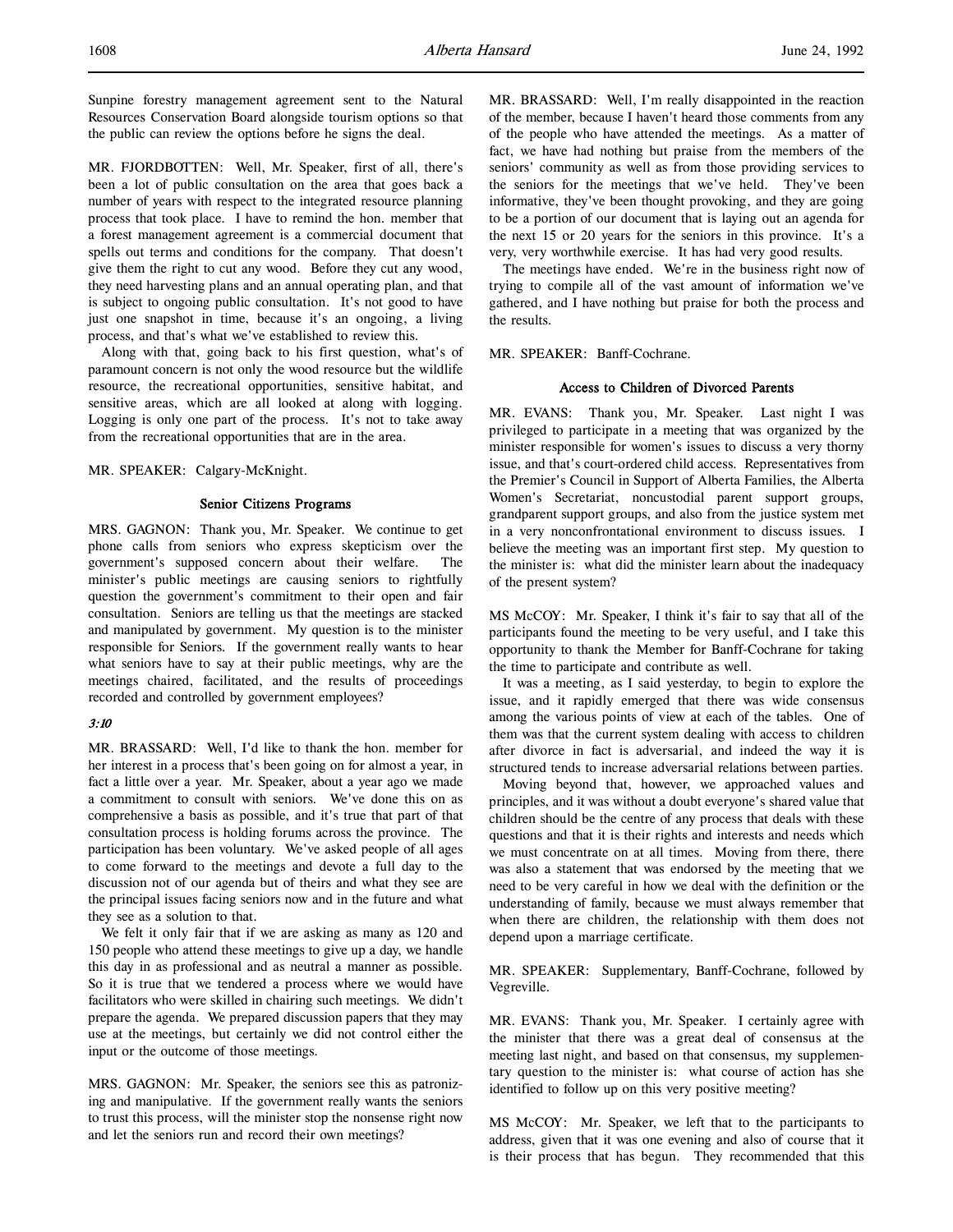should be the first step only. I think their second recommendation is that we have another similar evening. In fact, because of the time we had last evening, we began to get a much better and indepth understanding of the issues from the various points of view but had not really moved into beginning to sketch out solutions. So I would expect now to convene a similar meeting fairly shortly with the same people involved, and we will begin then to explore solutions.

MR. SPEAKER: Vegreville, followed by Edmonton-Whitemud.

#### Drought

MR. FOX: Thank you, Mr. Speaker. While rainfall has finally blessed the southern part of the province, the northeast region remains extremely dry. In fact the drought that began over five years ago continues in 1992 with no relief in sight. The government has refused to provide disaster assistance for the area, and the Minister of Agriculture refuses to recognize just how serious the situation is. In fact, he said in this Assembly on April 29, and I quote: "One year – or more correctly put, half a year – of severe drought can hardly constitute a disaster." To the Associate Minister of Agriculture: what specific plans does the government have to help livestock producers, grain farmers, farm families, and their communities who need water in northeastern Alberta?

MRS. McCLELLAN: Well, Mr. Speaker, we have responded on the water issues with a very comprehensive water assistance program, first in the dugout program, some emergency measures for the short term late last fall. So on that side of it we have. For the grain farmers certainly we have in place a very comprehensive crop insurance and revenue insurance program, which this government commits to very significantly through its budget process. So that's on the crop side. For the feed side certainly I would hope that the producers in that area are taking advantage of the forage insurance and pasture insurance programs, because certainly that is what they were put in place to deal with.

MR. FOX: Mr. Speaker, the minister mentions the supplemental rural water development program. That program ended on March 31, but the need for the program did not. Will the government agree to extend funding for this program so that farm families in the northeast can get the help they need to dig wells and dugouts?

MRS. McCLELLAN: Mr. Speaker, parts of that program definitely had a sunset on them and with good reason, because the dugout program and so on was put in place to provide a catchment in the hope that there would be some runoff. I would just simply tell the hon. member that we do have a drought committee in Alberta Agriculture that was reactivated very early this season because we had a number of areas in the province that were dry. That committee is continuing to work, and we will continue to work with that committee and with the producers in that area, particularly in water for livestock, because it is a very critical problem for them, as well as for their domestic use.

MR. SPEAKER: Edmonton-Whitemud.

### 3:20 Ombudsman's Report

MR. WICKMAN: Thank you, Mr. Speaker. In the Ombudsman's 25th annual report three departments stand out way, way over the average in terms of complaints and, even more significant, in terms of the number of complaints upheld by the aggrieved parties. To the minister with the most complaints and responsible

for workers' compensation: why has the minister failed to come to grips in dealing with injured workers and their grievances?

MR. TRYNCHY: Mr. Speaker, when looking at the Ombudsman's report, complaints supported are 19 out of 195. I thought that was a pretty good record.

MR. WICKMAN: Mr. Speaker, to the minister: 19 in comparison to the others is way, way, way, way high.

My second question to the number two minister of complaints, the minister responsible for Family and Social Services: when will the minister start to deal with his responsibilities in a fashion that reflects compassion and heart instead of the harshness his complainants have encountered to date?

MR. OLDRING: Well, Mr. Speaker, that kind of nonsense is what we've come to expect from that particular member, but I'm not going to participate in the debate at that level.

I would only want to reiterate, I think, a very significant observation that my colleague to my right pointed out. That is to say that in our department, Mr. Speaker, we're not very pleased that there were 184 files opened in 1990. Obviously if there's one file opened, we're not very pleased with that. We do our best to make sure that complaints and problems can be resolved at the delivery level of the services that we provide.

Recognizing that this department is responding to the needs of hundreds of thousands of Albertans, is involved in some very complex programs, some very significant programs that were undergoing some very thoughtful changes this past year, I would be remiss if I didn't point out that out of those 184 files opened only 39 complaints were supported. Although we're not happy about having 39 complaints supported, as I say, we do everything we can to resolve it long before it reaches this report. I would say that it is an incredible tribute to the employees of this department to think that they could reach out to as many Albertans as they do to provide the multitude of programs that they do and only have 39 complaints substantiated is pretty significant in my books, Mr. Speaker.

MR. SPEAKER: Might we revert to Introduction of Special Guests?

HON. MEMBERS: Agreed.

MR. SPEAKER: Opposed? Carried. Thank you. Lesser Slave Lake.

## head: Introduction of Special Guests (reversion)

MS CALAHASEN: Thank you, Mr. Speaker. On behalf of my colleague the MLA for Grande Prairie I am pleased to introduce a grade 6 class from Beaverlodge elementary school sitting in the members' gallery. There are 42 students and 15 adults in the group, including two teachers, Alan Walker and Richard Smith. I'd ask the whole group to stand and receive the warm welcome of the Assembly.

MR. SPEAKER: Two procedural matters. First, a point of order, Edmonton-Jasper Place, and then the Chair will give the ruling with respect to the purported point of privilege of a few days back. Thank you.

Edmonton-Jasper Place.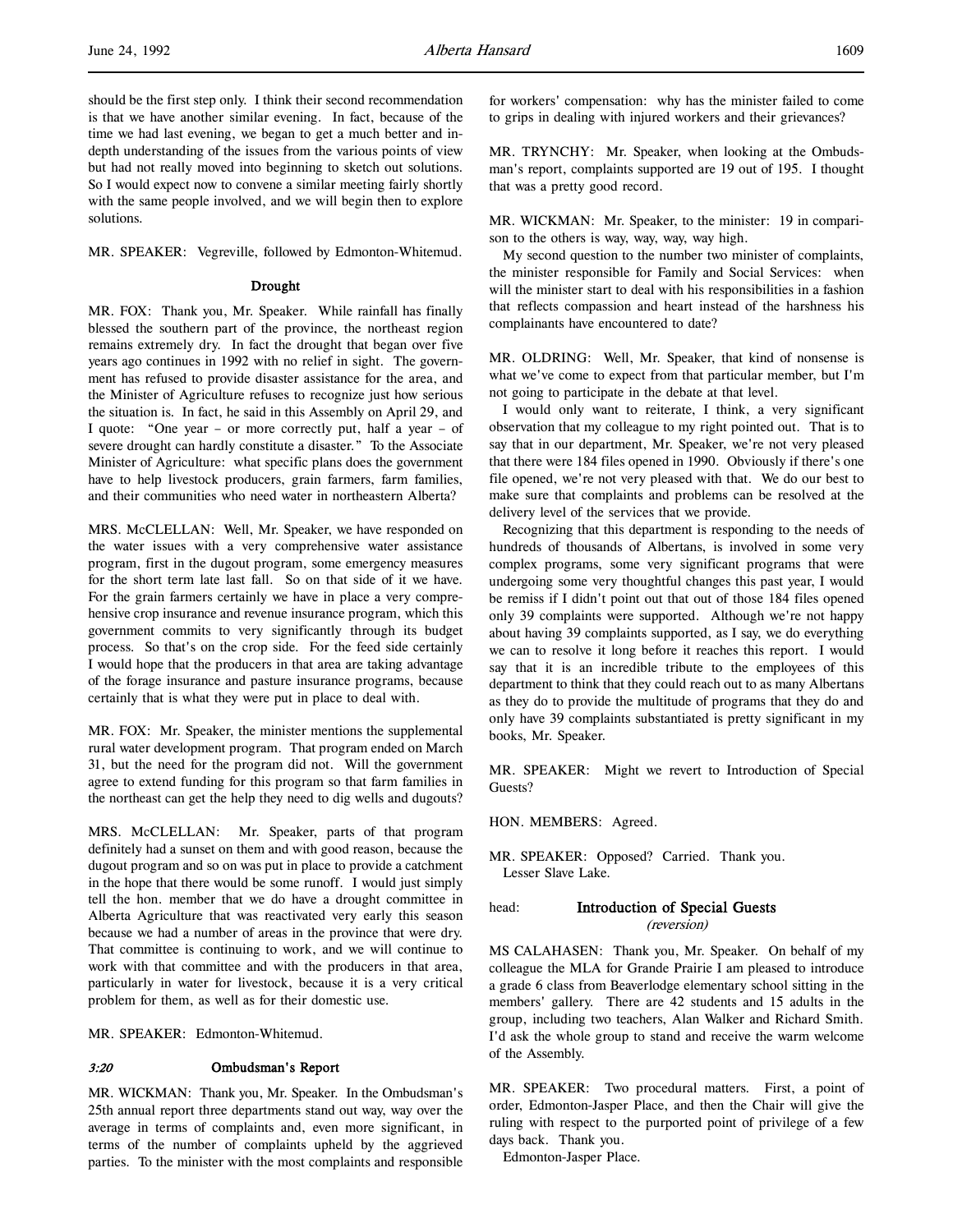# Point of Order Factual Accuracy

MR. McINNIS: Thank you, Mr. Speaker. Yesterday in question period I asked questions of the ministers of tourism and Forestry, Lands and Wildlife about the Three Sisters project presently before the Natural Resources Conservation Board. The questions I asked were about a 1979 agreement signed by two ministers setting aside certain lands for wildlife habitat in mitigation of development in Kananaskis and a memorandum from the assistant deputy minister of fish and wildlife declaring certain lands to be critical wildlife habitat and asking the government to acquire them for that purpose. The minister of tourism, in response to my question on why the government would encourage development on critical wildlife habitat, said, "We're not," and the Minister of Forestry, Lands and Wildlife said, "The way the hon. Member for Edmonton-Jasper Place phrases his question is totally inaccurate." He went on to say other things to the effect that he felt the 1979 agreement was in place.

Now, Mr. Speaker, it's well known in parliament that questions must be factually based and that the member asking questions is responsible for the accuracy of those facts, and I'd refer the Chair to Erskine May's 21st edition at page 287 dealing with that point and also at page 383 dealing with the laying of documents before the Table. I believe that the two ministers may inadvertently have misled Albertans and the Assembly in their answers, and I wish to provide information to that effect.

I earlier tabled a map of the Three Sisters development which overlays Mr. Kerr's, the assistant deputy's, recommended purchase and critical wildlife lands. There is an area of overlap in the Wind valley area. To quote very briefly from the assistant deputy's memo, it says:

Without belaboring the point, the above lands are absolutely critical to the long term well-being of wildlife in the P-W-R complex. As previously mentioned the Calgary Regional Planning Commission recommends that this area be zoned for wildlife preservation and that all intensive uses be excluded.

So having laid on the Table a copy of the 1979 agreement and the 1979 memorandum by the assistant deputy minister and the map which compares the two, I believe I have a point of order. I would appreciate it if the minister would rephrase his answer in light of this information.

MR. SPEAKER: The Minister of Forestry, Lands and Wildlife, in response to the point of order.

MR. FJORDBOTTEN: Mr. Speaker, yesterday the hon. Member for Edmonton-Jasper Place made this statement. He said:

I'd like to ask the minister who's in charge of fish and wildlife if he can explain when it became government policy to promote condominium, golf course, and commercial development on critical wildlife habitat.

My answer:

Mr. Speaker, the way the hon. Member for Edmonton-Jasper Place phrases his question is totally inaccurate.

What he was doing in his question was leaving the implication that we don't care about wildlife and that we don't care about sensitive wildlife habitat, and that is not accurate at all.

Today there was a map filed, and I appreciate that the hon. Member for Edmonton-Jasper Place sent me a note with the map initially, saying that he was going to raise it as a point of order today. I might say that the map may be accurate, but I think the map is old. I'm going to have it checked, and I will undertake to report back to the House on the accuracy of that.

When we worked the trade, recognizing that there was critical wildlife habitat in that Wind valley area, we negotiated and got approximately 1,270 acres of land from the Three Sisters, and we returned some 840 acres of other land that wasn't a sensitive habitat area. So our habitat biologists were very pleased that we'd made an excellent arrangement and captured I don't think all but most of the critical wildlife habitat in that area.

Going back to the hon. member's point of order, Mr. Speaker, I know that the hon. member takes great pride in being accurate, but he is not accurate when he says that it's the policy of this government, as he states, "to promote condominium, golf course, and commercial development on critical wildlife habitat." We don't do that.

Secondly, I might say in addition that the NRCB process is put in place to make evaluations of projects like this, and we should let them complete their work. If there are serious concerns with wildlife, they'll be raised and they'll be heard and a judgment will be made. There are hearings taking place right now with respect to that.

Mr. Speaker, I stand with my statement of yesterday.

MR. SPEAKER: The hon. minister has given an undertaking to check the accuracy of the map with respect to current conditions. The Chair looks forward to hearing about that.

Thank you.

### Privilege

# Obstructing a Member in Performance of Duty

MR. SPEAKER: Now we'll deal with the matter of privilege.

On Friday, June 19 of '92, the hon. Member for Edmonton-Strathcona rose on a purported point of privilege with regard to being denied access to the Fort Saskatchewan correctional facility. While the point of privilege was not raised at the first reasonable opportunity, as required by Standing Orders, the Chair accepted at that time the argument that the situation complained of is of a continuing nature and therefore allowed the point to be examined.

With respect to a possible breach of privilege as a result of restrictions being placed on a member wishing to visit a correctional facility, the Chair has examined the issue to first determine whether or not such access is necessary for the Member for Edmonton-Strathcona to fulfill his parliamentary duties. If the touring of a correctional facility relates to the member's service in the House and that service is interfered with, then privilege becomes a concern.

# 3:30

Beauchesne 24 is clear . . . [interjection] Hon. member, sorry; we're in process.

Cause the door to be opened and the member to come in. I'll start from the top of the page. I assume the hon. Member for Edmonton-Whitemud will read what's already in *Hansard* to this point. Thank you.

Beauchesne 24 is clear that

The privileges of Parliament are rights which are "absolutely necessary for the due execution of its powers". They are enjoyed by individual Members, because the House cannot perform its functions without unimpeded use of the services of its Members.

On June 19 the Member for Edmonton-Strathcona at page 1506 of Hansard stated that as Official Opposition critic for the Solicitor General's department, access to certain correctional facilities is an extension of his duties in the House. The Chair accepts on a qualified basis the principle of this statement, as members do have duties which are an extension of their parliamentary duties. The Chair also accepts on a qualified basis that the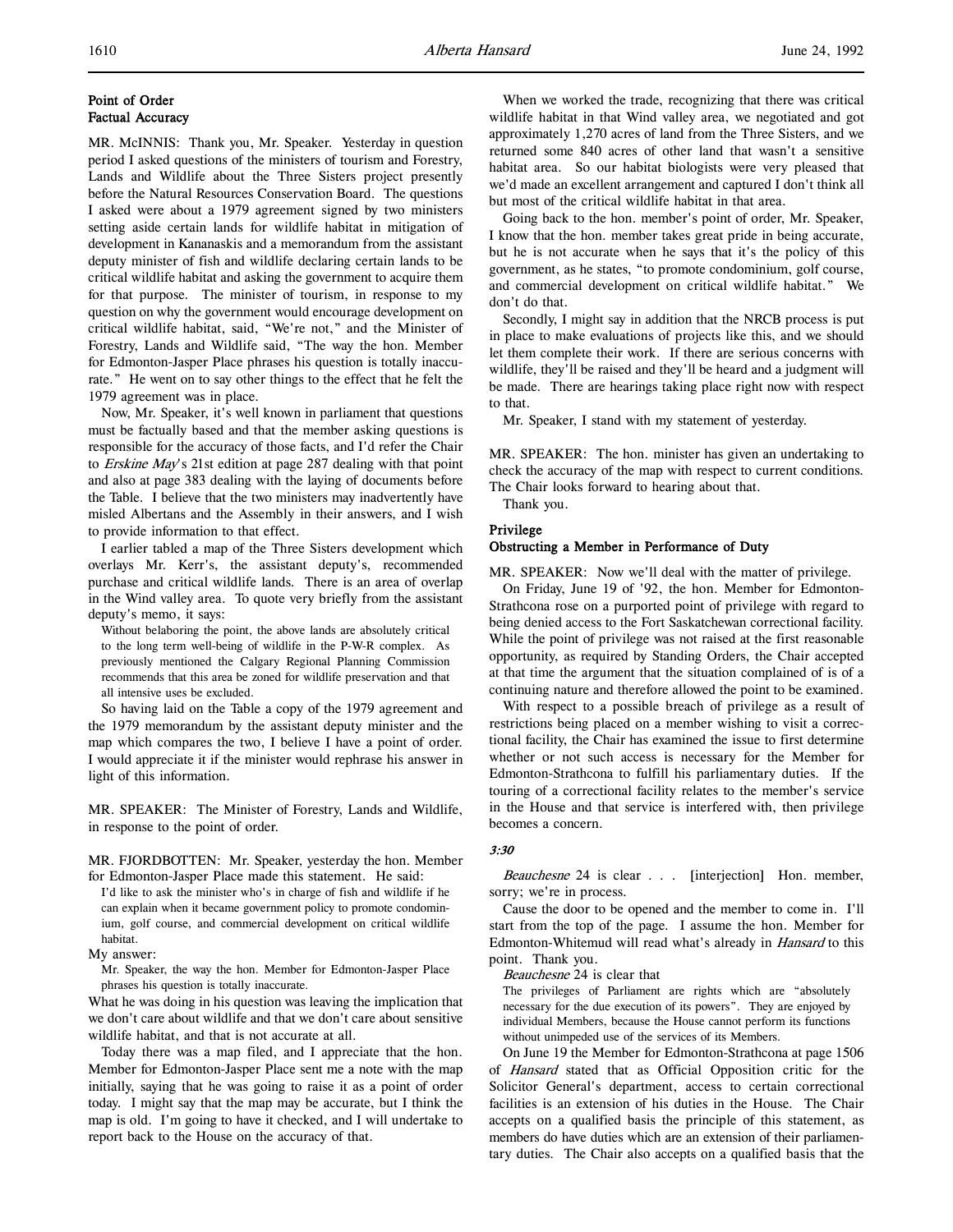work of an opposition member relating to his or her critic responsibilities can be considered a matter connected with the internal workings of the House. After considering that the members' parliamentary duties may be affected by restricted access, the Chair examined whether or not such restrictions, if they indeed exist, could prima facie constitute a breach of privilege.

The Chair is concerned that all policies related to members be equitably applied. If restrictions placed on one member were not applicable to all members, this could, in the Chair's opinion, potentially constitute a breach of privilege. The Chair requested additional documents from both the Solicitor General and the Member for Edmonton-Strathcona to determine whether or not the restrictions on visitors to correctional facilities are uniformly applied against all individuals of any particular group or class, including MLAs. An internal policy directive supplied by the minister from the correctional services division of his department dated May 30, 1983, seems to clarify the matter. The Chair will file a copy of this policy statement in the House.

The document consists of a policy statement and six implementing procedures specific to granting access to correctional facilities for MLAs, MPs, and other elected officials or dignitaries. The policy states, "Members of the Provincial Legislature shall be provided access to Correctional Centres at all reasonable hours." Based on the policy statement alone, it would appear that the Member for Edmonton-Strathcona should have been provided access. However, the six procedures which follow as part of the policy directive must be considered, as they form part of the policy. As the Chair understands these procedures, it appears that safety is the primary consideration in the present policy, and the policy directive takes note that elected officials may in fact be in more danger in a correctional facility than ordinary members of the public. The memo makes no mention of party affiliation or any other criteria which might allude to arbitrariness and a possible breach of a member's privileges.

Importantly, the first of the six procedures specifically states:

Members of the Legislative Assembly of Alberta wishing to tour provincial Correctional Centres are required to receive permission . . . from the Solicitor General.

The Member for Edmonton-Strathcona did indeed comply with this requirement by writing to the Solicitor General on June 9, 1992. On June 12 the Solicitor General responded in writing to the hon. member's request. The Chair notes in the Solicitor General's response two specific sentences:

Unfortunately, I am not able to grant your request at this time . . . Should the opportunity arise where a tour might be facilitated, I will inform you.

When one reviews the response of the Solicitor General to questions raised by the Member for Edmonton-Strathcona during question period on June 18, 1992, as found on page 1461 of Hansard, the reasons for these two statements in the Solicitor General's letter to Edmonton-Strathcona become clear. Quoting from Hansard:

Mr. Chivers: . . . will the Solicitor General now reconsider his arbitrary refusal to grant me permission to visit the Fort [Saskatchewan] correctional institution?

Dr. West: Mr. Speaker, at the present time – and I've been Solicitor General for not too long at this time – I'm reviewing the policies as they relate not only to the structure of our correctional facilities but to our policies as they relate to touring the facilities. The answer directly is: until I have finished those types of reviews and looked at the structure, no.

The visitation policy has been in place since 1983, and the Chair has no evidence before it that the policy is arbitrarily or inconsistently applied. The Solicitor General has clearly indicated the visitation policy to be under review, and the Solicitor General's decision to put in abeyance all visits while he reviews the existing policy is within his prerogative as a minister of the Crown. The Solicitor General has clearly stated that he is not able to grant the Member for Edmonton-Strathcona's request at this time and that should the opportunity arise where a tour might be facilitated, the member would be informed.

In light of this information, the Chair rules that there appears to be no prima facie breach of privilege. The Chair also wishes to advise all hon. members that in assembling and reviewing information over the past days with respect to this entire matter, both the Member for Edmonton-Strathcona and the Solicitor General were most co-operative. The Solicitor General did inform the Chair that the Member for Edmonton-Beverly had toured the Belmont correctional facility since he had become Solicitor General, but approval for this visitation had been granted by his predecessor and had occurred prior to the current review of the visitation policy.

Thank you.

head: **Orders of the Day** 

head: Government Bills and Orders head: Second Reading

# Bill 34 Appropriation (Alberta Heritage Savings Trust Fund, Capital Projects Division) Act, 1992

MR. JOHNSTON: Mr. Speaker, we've had a debate which ended last night on the capital projects division of the Heritage Savings Trust Fund, and as all members know, this Bill simply appropriates the money to carry out that expenditure profile. The total amount of money is listed in the Bill as between departments. The ministers have had an opportunity to present their position, and members of the opposition have had an opportunity to question the various members on these appropriations. Accordingly, I move second reading of this Bill.

SOME HON. MEMBERS: Question.

MR. SPEAKER: Edmonton-Kingsway.

#### 3:40

MR. McEACHERN: Thank you, Mr. Speaker. A few comments about this Bill. This being second reading, it is the section in which we are supposed to talk about the principle of the Bill. The principle of this Bill is that \$102,384,000 of heritage trust fund money is going to be spent in the capital projects division. Now, since the capital projects division of the heritage trust fund has no money of its own, that means it will come out of one of the other divisions, probably the cash and marketable securities section, which has some \$4 billion in it.

Mr. Speaker, the various other sections of the heritage trust fund have in total about \$12 billion in them. Each year the Treasurer spends some of that money in the capital projects division of the heritage trust fund, and each year we stand up and say that that is not where these expenditures should come from. Clearly, these are expenditures that belong in the general revenue budget of the province. There is no reason that Farming for the Future shouldn't be funded out of the Department of Agriculture on an ongoing basis. The money does not need to come from the heritage trust fund, nor the irrigation rehabilitation and expansion, nor the private irrigation development assistance. So it is with the other – the Energy, Environment, Executive Council, and so on – expenditures in this Bill.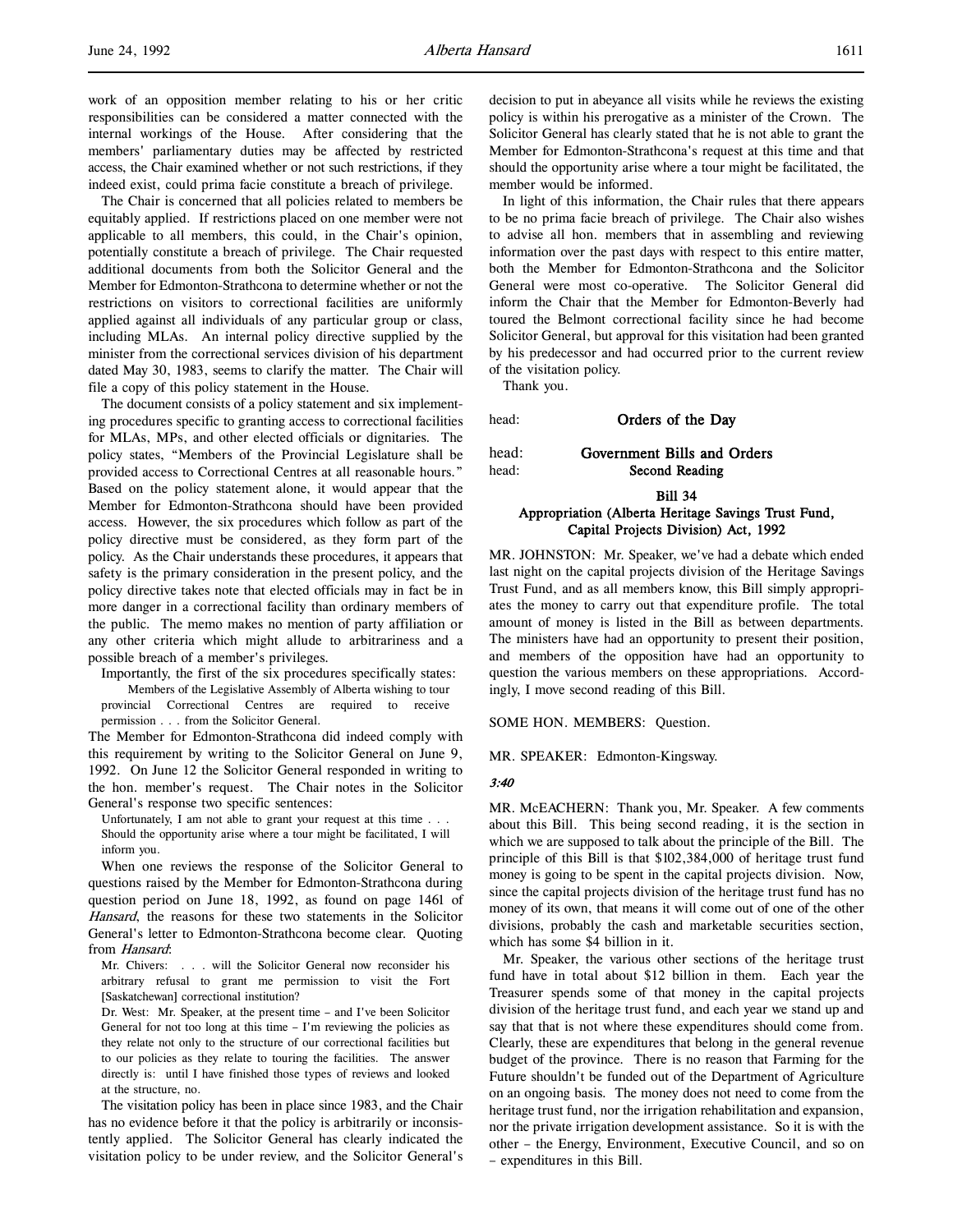The Auditor General has pointed out over and over again that once these expenditures are made, the Treasurer just adds them to previous expenditures in these and other areas. In fact, there's a total of some \$3 billion – the latest figure we have, Mr. Speaker, is from the December 31, 1991, quarterly. Capital projects division of the heritage trust fund expenditures, once they are made, are put into a section called the deemed assets, listed in the quarterly report as deemed equity represented by deemed assets. The latest figure we have is for a total of \$3,258,937,000 of moneys that have been spent out of the heritage trust fund for the university hospital, for Kananaskis, for these items that are presently before us. What the Treasurer does by keeping them on the books is imply that somehow that money is not spent. He spends the money – and make no doubt; the people of Alberta need to know that that money is spent and that we're not going to get it back. We are not going to sell Kananaskis park to anybody; we're not going to sell the university hospital to anybody. At least I certainly hope not. Certainly a New Democrat government would not.

These are assets which the Auditor General says the government has given over to somebody else or has spent the money and is not going to get that money back and in no way is going to be able to claim it as their own again. That's true even of the two foundations, the medical foundation and the scholarship foundation. So he says that we should not be counting that spent money as an asset of the province. Yet the Treasurer consistently spends that money and then doesn't account for it in a way that makes it clear to the people of Alberta that it has been spent. If you notice point 2 on the bottom of page 1 of the Bill, it says, "The due application of all money expended under this Act shall be accounted for," but it doesn't say how it will be accounted for. We would argue on this side of the House that it will not be accounted for properly.

Yes, we've had a little debate on the various expenditures in that budget, and we agree with some of the expenditures, that they are worthwhile expenditures. My colleague from Vegreville talked about the Farming for the Future program and said that it was a good program. Some of these expenditures we have approved as being worthwhile programs, but the way of accounting for them is not appropriate. The money is taken from the other assets, what the Treasurer likes to call the financial assets of the Heritage Savings Trust Fund. That's made up of the other five or six divisions of the heritage trust fund.

At March 31, 1987, there was \$12.7 billion in the financial assets of the heritage trust fund. Through the years, due to these expenditures, that amount has gone down and down and down until we are just under \$12 billion with these expenditures. Because the Treasurer then turns around and lumps in the deemed assets with these financial assets and claims that there is still \$15.3 billion in the heritage trust fund, the people of Alberta are left with a false impression. The Treasurer says the heritage trust fund is not eroded, but in fact since 1987 it has eroded considerably in terms of its real value and of course with inflated dollars as well, so that even more than the \$700 million or \$800 million that I mentioned that it has gone down in the last five years – it's worth even less than that because the dollar today is not worth as much as it was five years ago.

Mr. Speaker, the Treasurer brings forward this Bill and asks the people of Alberta and the people of this Assembly to approve \$102,384,000 to be spent out of the heritage trust fund

from April 1, 1992 to March 31, 1993 for the purpose of making investments in projects which will provide long term economic or social benefits to the people of Alberta but which may not necessarily by their nature yield a return to that Fund, as set forth in the Schedule to this Act, including the amount of \$55,876,000 voted by

section 1 of the Appropriation (Alberta Heritage Savings Trust Fund, Capital Projects Division) Interim Supply Act, 1992.

We've already approved some of these expenditures is what that says. It says that these expenditures may not generate a return for the fund. Therefore, the Treasurer in that line is admitting that these are just expenditures, that they're not an investment that then brings a return, at least not a financial return, back to the heritage trust fund. Therefore, it's not just a moving of dollars around in the heritage trust fund, and the Treasurer is not able to claim – with any credibility anyway; nobody else believes him – that the assets of the heritage trust fund are still \$15.3 billion. He cannot claim that. The financial assets have dropped down by the amount of these expenditures, and that fact should alone tell Albertans that we should not be passing this Bill separately from the general revenue expenditures of the province.

I have spent considerable time over the last couple of weeks trying to explain to Albertans – because there's no point in talking to this government anymore; if they are in the House, they don't listen anyway – the difference between the general revenue expenditures, which is the number the Treasurer likes to throw out, and the consolidated expenditures of this province. I certainly intend to get back to that theme in a little more detail on Bill 36, so I won't take a lot of time now, except to say that on average over the last five or six years the consolidated expenditures have exceeded the Treasurer's budget expenditures – the ones he owns up to and the number that he likes to use – by \$2.2 billion to \$2.5 billion every year, yet the Treasurer does nothing about rationalizing the system.

It's here again in the Auditor General's last annual report, on page 17, for everybody to read. He says:

The practice of including deemed assets and deemed equity represented by deemed assets on the balance sheet is not appropriate nor is the presentation in accordance with generally accepted accounting principles.

The Treasurer fails year after year after year to deal with that admonition by the Auditor General. Basically what the Auditor General is telling him: these kinds of expenditures should not be done in this way, that they have to be accounted for in a more specific and straightforward manner so the people of Alberta know what we're spending. Mr. Speaker, I don't understand why the Treasurer should expect us to go on okaying a procedure that isn't acceptable according to generally accepted accounting principles or to the people of this province.

MR. SPEAKER: Deputy Government House Leader.

MR. GOGO: Well, thank you, Mr. Speaker. Speaking to Bill 34, the appropriation with regard to the heritage fund, capital projects division, one can only assume the Member for Edmonton-Kingsway is the official critic of his party. Here we have on record again the New Democratic Party in this Assembly opposing the whole concept of the capital projects division of the heritage fund. I don't care how he clouds it. He's talking about accounting. Indirectly he is being very critical of the various programs that are funded by the Heritage Savings Trust Fund appropriation Act.

I well understand why the hon. member has no interest in Farming for the Future. I understand that. I understand, Mr. Speaker, because in Edmonton you never go without water. You cannot appreciate the very fact that water brings life to southern Alberta, the very fact that we probably have 3,000 to 4,000 farmers south of Cardston who for 75 to 100 years have provided their own private irrigation, and finally the government recognized that and put in place some assistance. The hon. member for some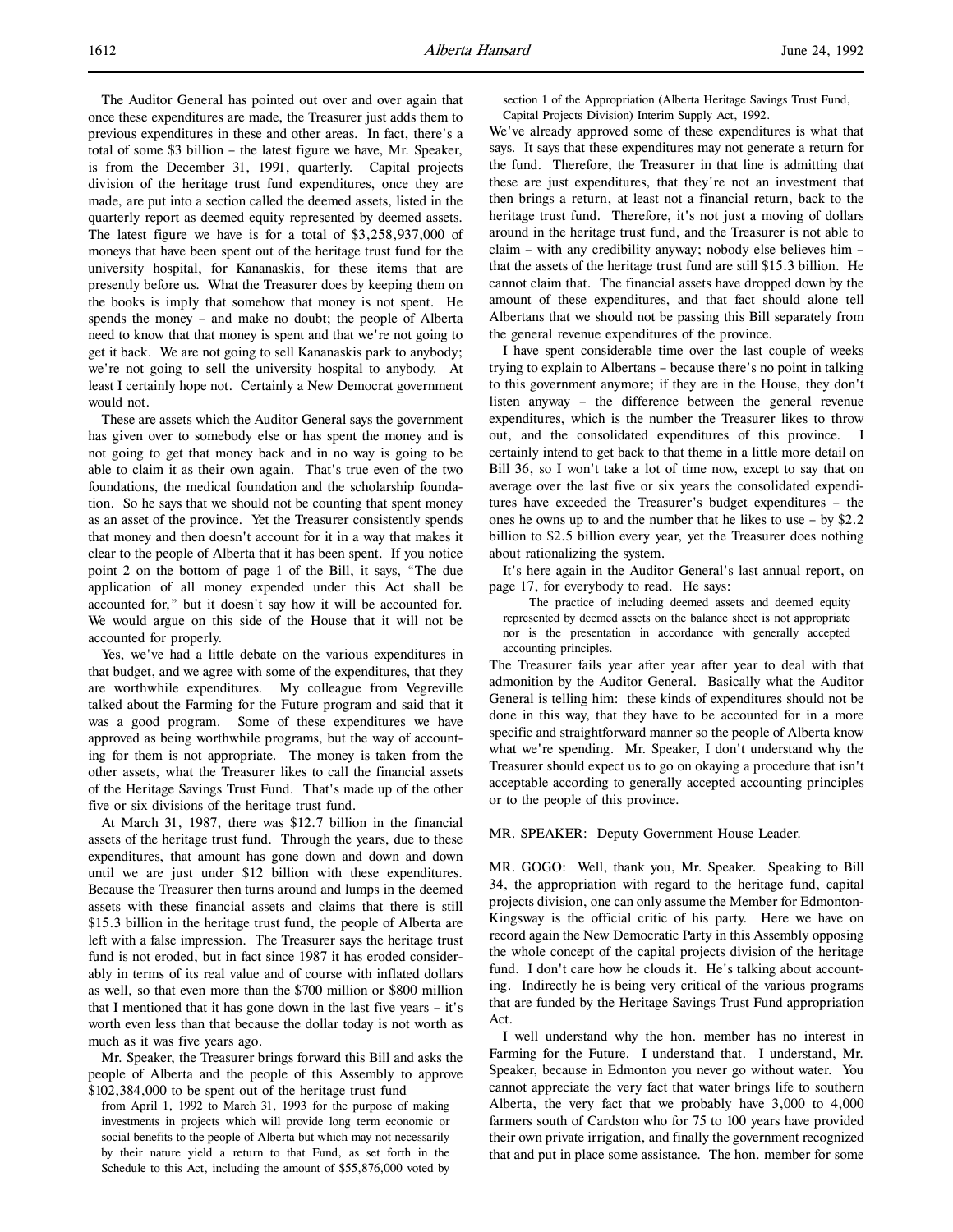Mr. Speaker, I've listened ad nauseam to the hon. member, who's by any other way critical of what this government has done to help this province through the capital projects division of the heritage fund. He is attempting to cloud the issue in terms of accounting, in terms of what the Auditor General may or may not say. [interjection] It's very clear to me that applied cancer research has hope for many thousands of Albertans, and indirectly he's turned around and said, in effect, on behalf of the New Democratic Party, that that program is not worthy of the funding.

# 3:50

MR. McEACHERN: Nonsense. That's nonsense, and you know it.

MR. GOGO: I don't understand. I do not understand when the New Democratic Party lays claim to the authorship . . .

# Speaker's Ruling Interrupting a Member

MR. SPEAKER: Order please, hon. minister.

Hon. member, you yourself are very good at shouting out comments the rest of the time, and you spoke your piece. Now it's up to you to be quiet and to listen. [interjections] Order please, and you will not interrupt the Chair on top of it. Got it? In case your memory is defective, you can look at Standing Order 13(4)(b). Thank you.

Hon. minister.

### Point of Order Imputing Motives

MR. McEACHERN: Point of order, Mr. Speaker.

MR. SPEAKER: Let's hear it.

MR. McEACHERN: The member across the way is imputing motives.

SOME HON. MEMBERS: Citation.

MR. McEACHERN: Oh, yes, he is. He's imputing motives: 13 whatever it is. I talked about accounting principles, and he started implying a whole lot of things that I didn't say that were supposedly true. He's putting words in my mouth, and he's imputing motives. I resent that.

MR. SPEAKER: Thank you, hon. member. Some members are right. We look forward to citations in future, but at the moment I'm afraid I interpret it as just being your reaction to getting some of your own medicine.

The Minister of Advanced Education.

### Debate Continued

MR. GOGO: To carry on, Mr. Speaker. It was only the other evening that the official critic of the New Democratic Party with regard to Agriculture claimed authorship of the individual line service to the thousands of rural Albertans. Without the 3 and a half million dollars in here it wouldn't have happened. Here the official critic for his party is standing up and condemning that. I can only assume, Mr. Speaker, that on the record and in *Hansard* today we have the official record of the New Democratic Party, which purports to represent these tens of thousands of Albertans,

very clearly opposing the use of the capital projects division of the heritage fund. If they wish to withhold their support, so be it, but I can assure you that this government made its pledge to the people of Alberta and will carry it out through the continuation of the Heritage Savings Trust Fund and the passage of Bill 34.

MR. McINNIS: Mr. Speaker, I would like to address a few comments in second reading of Bill 34. I certainly agree with the acting Government House Leader that he doesn't understand, as he said several times. He clearly didn't understand what the Member for Edmonton-Kingsway said, because if he did, he wouldn't have made the comments that he did. We're darned sure that he didn't say what he said he said. We're darned sure of that. In fact, I think the record will show very clearly that he didn't say anything like what the hon. acting House leader said he said.

#### AN HON. MEMBER: Agreed.

MR. McINNIS: He didn't say that at all.

Now, the difficulty here: we're talking about our province's heritage, and I think that's exactly what the acting Government House Leader was talking about when he interjected his remarks in the record on second reading of this Bill. These are investments from the Heritage Savings Trust Fund, so they're part of the heritage of this province, which are being invested in projects which by their nature don't earn an economic return but have economic or social benefits nonetheless. I believe the Member for Edmonton-Kingsway is entitled to be critical, as I am, of the way this government has handled our province's heritage, because there were billions and billions and billions of dollars that passed through the Treasury in terms of oil and gas nonrenewable resource revenues, which in effect were assets stripped from this province, the sale of a nonrenewable asset. It was very clear when the Heritage Savings Trust Fund was set up that some small portion of that cash flow stream was to be reserved for future generations.

Well, what is the heritage that this government's passed on from the petroleum wealth of the province? It's the heritage of NovAtel. It's the heritage of all of the economic fiascos which have to be paid for from the heritage of our province, from the sale of a nonrenewable asset. I believe that if this government had any sense at all, it would have tried a lot harder than it did to get for Albertans somewhere in the ballpark in terms of value in relation to what we gave away, because the value of those nonrenewable resources is there on the record. It's an extremely high value. The value of some of these investments from the heritage fund and the expenditures from the general fund, all funded by this stream of petroleum dollars – you know, it was a great game for the governments of the '50s, '60s, '70s, and '80s to spend money without having to tax. That was the key to popularity. That was how they racked up these enormous electoral victories: spend, spend, spend, build facilities, programs, plaques put up. They're all over the place, but who's paying for them? Why is our budget so fundamentally out of whack? Why is it that the Treasurer can't bring in a balanced budget, even when he stood up here with a straight face and said that he had?

Now, I think we have to question what's happening on an ongoing basis from this Heritage Savings Trust Fund, in particular the capital projects division. If these are things that are of value for future generations, they should be supported, but if they're things like subsidies for ongoing private industry, what kind of a heritage is that? Let's look at Forestry, Lands and Wildlife, the Pine Ridge reforestation nursery enhancement: what's that all about? I'll tell you what it's all about. It's all about the govern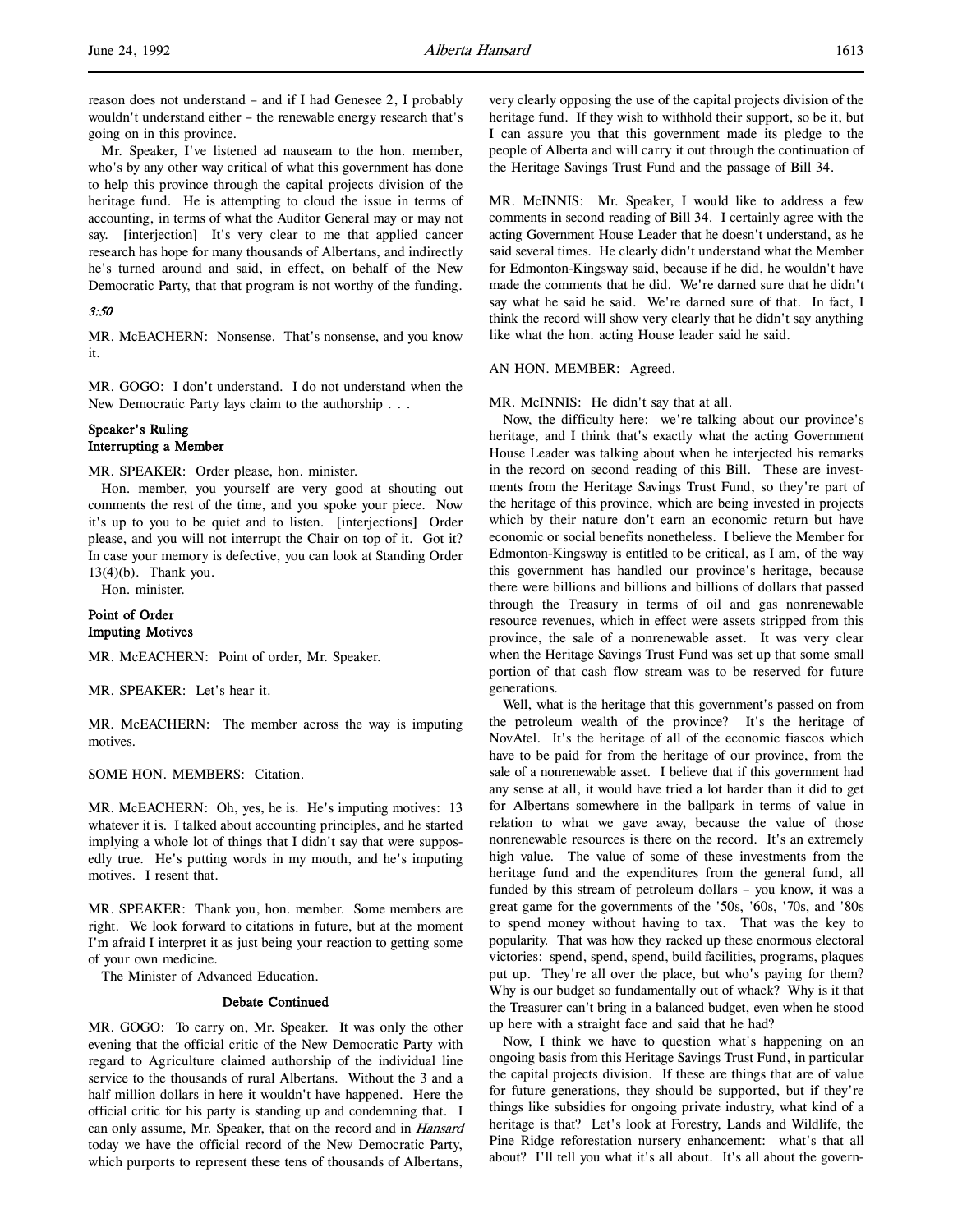ment growing seedlings free of charge for the forest industry so that the industry can meet its so-called obligation for reforestation in the province of Alberta.

We have a reforestation policy which is about as clear as mud in this province. We have a minister who says that the trees have to be free to grow and that it's the industry's responsibility, but we have a Treasurer who brings in a Bill that says we're going to subsidize the cost of growing those seedlings, 100 percent by the taxpayers, and that's coming out of our heritage. He says that the Free to Grow standard is going to apply across the board; the industry says, "But we can't do that without herbicide." Are we going to have herbicides in our province? They don't know. They haven't got any answer for that. All they've got is a bill for \$1.127 million to pay more ongoing subsidies for the growing of seedlings for industry free of charge.

What about grants for private irrigation projects? Is that really part of our heritage, hon. member? Is that what he's talking about? I don't really believe that he has any credibility when he says what he said the Member for Edmonton-Kingsway said, which I know he didn't say. I think we've got some questions that need to be answered, in particular about these ongoing subsidies to private industry which were provided from the Heritage Savings Trust Fund. I'm hoping that the minister will read more carefully in *Hansard* before he engages in such outbursts in the Assembly, and I'm hoping that the Minister of Forestry, Lands and Wildlife will come to this Assembly, in committee if not in second reading, and explain why we have to provide ongoing subsidies for private industry from this part of our heritage.

Thank you.

#### MR. SPEAKER: Edmonton-Centre.

REV. ROBERTS: Thank you, Mr. Speaker. Further to other comments from this side of the House – which make a whole lot more sense than the comments from the Minister of Advanced Education, who maybe should go out and get himself a degree in accounting. Certainly, if he got any kind of degree in accounting, which is readily available at the 29 board-governed institutions in this province . . . [interjections] Twenty-eight? However many. There are many good schools of accounting which maybe the minister and maybe the Treasurer should avail themselves of. I mean, the Treasurer already knows how much trouble he's in by the accountants' group of Alberta having written him earlier this year telling him just how completely out of whack he is with his budget projections and the rest.

#### [Mr. Jonson in the Chair]

What I take issue with is not just the misrepresentations, the purported points raised by the Minister of Advanced Education about the Member for Edmonton-Kingsway – what we're really talking about here is how the funds are accounted for. We'd like to have a better sense of the accounting of the funds if we're going to be appropriating another \$102 million, as we are today, through the heritage trust fund to what are going to end up being deemed assets of the province. Then to have the Provincial Treasurer, the members of Executive Council, the members of the government over there going around purporting to say – Mr. Speaker, I do say purporting to say – what the fund is worth.

Now, it's the task of accountants in the business world, as I understand it, to get an evaluation of worth and assets and losses and equity. To be able to say what something is worth is no easy task. It might be worth something today that it isn't worth tomorrow. It might have had a value in the past which has in fact depreciated over time. My point is that time and time again with this Treasurer and with this government, their accounting practices are just completely sloppy and inadequate. I mean, not only does the Auditor General, the chief accountant of the province, have to point this out to them, but we have to stand in here year after year, in some ways going around in circles of this government, telling them that this is completely inadequate.

#### 4:00

What I would like to ask in terms of the principle of this Bill at second reading, Mr. Speaker: the principle of accounting for depreciation. Now, it seems to me that in any balance sheet, in any fiscally responsible accounting procedures, there is an amount written in for depreciation expense. It's not just an investment that we put into this building, particularly in these capital funds which build up over time because we keep putting money into them. As anyone knows, that value has, at a certain percentage, to be written down from year to year, a certain depreciation expense. There are a variety of ways of accounting for depreciation. I don't see any such method being used by this Treasurer with respect to the capital appropriation from the Heritage Savings Trust Fund.

Now, there are deemed assets. I'd like to know what the deemed depreciation is of these assets, whether he's using a straight line depreciation, if it's just according to the book value or the market value, what these investments are, how much of them will represent sunk costs. For instance, with the Husky upgrader there are a lot of sunk costs in that project. Now, there will be equity which will be returned in time and maybe profits from that investment and that equity represented on the positive side of the balance sheet, but as we know, there is the loss side of the balance sheet which represents the sunk costs, the depreciation, the amount where there will be very little rate of return on the equity because they have to pay out and the equipment will become less and less valuable over time. We see this time and time again with hospitals in this province. I mean, what is the average life of hospital buildings? It would be interesting to try to calculate that. I think they can mostly be written down after about 15 years. Some are totally replaced within 20, 25 years, yet that depreciation expense, that write-down, is never really calculated. I don't see what the complete inventory is of the value of those investments.

Mr. Speaker, I just want to raise this again. I raised it last year and the year before. I think it shows sloppy accounting methods, poor stewardship of the resources, not because we don't believe in Farming for the Future or we don't believe in health care or we don't believe in water management and irrigation districts. All we believe in is having a proper evaluation of the worth of those investments in that asset.

Now, there are methods, as I've said, that accountants use to be able to calculate this so that in the sense of an accrual accounting basis you can better plan. This sort of cash-basis accounting from year to year – transactions in, transactions out – doesn't fairly represent the full economic financial power leverage of this government and its \$12 billion worth of expenditures, let alone through the trust fund, so we'll be able to have a better accrual accounting, be able to have better understanding of both the book value and the market value of the investments, what are sunk costs, give us a better sense of how to plan, certainly how the bond raters throughout the world who look at our accounts take this into account. They don't just look at what is represented by this Treasurer and by this government in terms of what they say are the assets of the province. They no doubt look at what the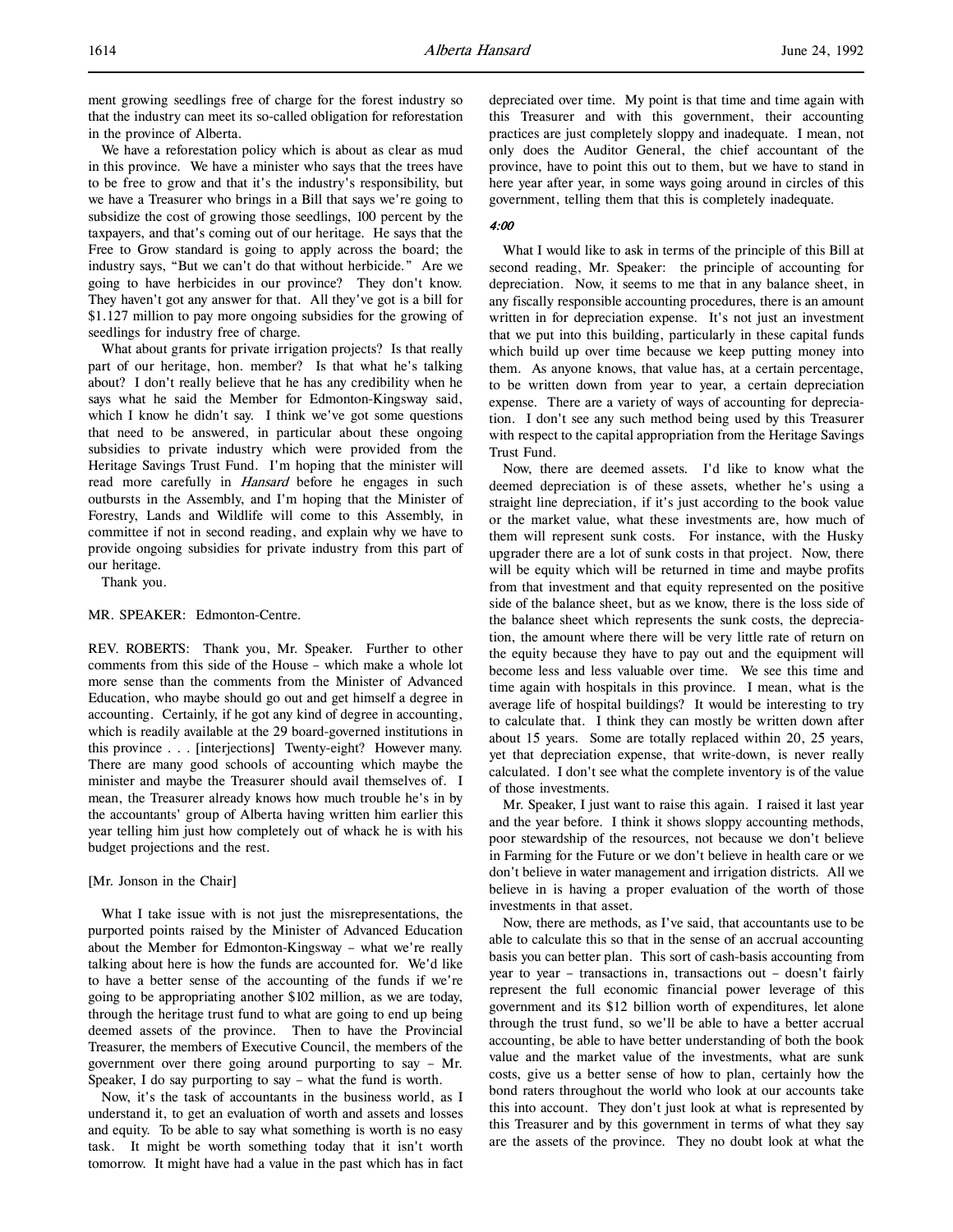Auditor General says about what are deemed assets. In fact, I quote from the Auditor General's report, Mr. Speaker, that says:

The financial position of the Fund would be better understood if the deemed assets and deemed equity represented by deemed assets, which both amount to \$3,197,338,000 were not included.

And today we, the members of this Legislature who vote for this Bill, by this accounting method will be adding to this \$3.2 billion which the Auditor says should not be included.

Whether it is misrepresenting the true value and worth of this investment of the assets, it's certainly not, as the Minister of Advanced Education said, a way of us misrepresenting the value and worth in a political sense of what these dollars represent. We want to know from an accounting sense what methods can be generally agreed to by accountants in the field so that we can know truly what the worth of these investments will end up being, which includes an accounting for the depreciation of these assets over time.

MR. ACTING DEPUTY SPEAKER: Further speakers? Seeing none, the hon. Treasurer to conclude.

HON. MEMBERS: Question.

[Motion carried; Bill 34 read a second time]

# Bill 36 Spending Control Act

MR. JOHNSTON: Mr. Speaker, in moving second reading of the Spending Control Act, I'd point out again that this is a very important piece of legislation to ensure that those areas of program spending which are normally voted by the Legislative Assembly and for which normally ministers are accountable are controlled. In this Act the control is in fact the simple control of the amount of program expenditure that can take place between 1992-93 and '94-95. In fact, there's a decreasing function moving from 2 and a half percent down to 2 percent by quarters at an interval. Accordingly, this puts a tremendous focus on our program expenditures in the near term and I think will certainly complement the work that's already been done by this Legislature and this government to control the size of our expenditures. In fact, our expenditure record I think has been as well controlled as any government's. Certainly in comparison over the last five years our expenditures are below those of any other government. Accordingly, this Bill will simply ensure and impose upon us the discipline necessary to control expenditures still further over the three-year period ahead.

#### [Mr. Deputy Speaker in the Chair]

The second aspect of this Bill, Mr. Speaker, which is probably more indirect than direct, is in fact a provision which is not stated so much, and that is that should there be a sharp increase in revenues, or any increase in revenue, for that matter, then of course that revenue will go right to the deficit because we already have imposed the spending control limits. Therefore, any revenue increase would go right to reduce the deficit as opposed to being available for spending. That's an important signal, because we do intend to balance the budget over the near term. In doing so, we have to reduce the deficit, and one direct aspect that's within our control is in fact the program spending.

The third point of this piece of legislation, Mr. Speaker, I think responds to some of the suggestions from the opposition parties in that should we exceed the 2 and a half percent estimate of program expenditures, then we'll have to come back into the

Legislative Assembly and ask via an appropriation Bill for additional dollars which normally would have been provided by special warrants by Executive Council. It will have to be voted by appropriations through the Legislative Assembly. We do have some flexibility; we do have an opportunity to move to the 2 and a half percent level. If that 2 and a half percent level provides any opportunity for flexibility through special warrant spending, then of course we can proceed, but anything above the 2 and a half percent will have to be voted here in the Legislative Assembly by way of special warrants. The opposition parties, if they like, can block important expenditures on forest fires or any other emergency which normally is funded by a special warrant. They will have a say in whether or not that expenditure moves forward.

Mr. Speaker, that's an important step which confirms our view that legislative authority should be there should special warrants be required. In fact, I can assure you that given the very few dollars which we have remaining to pay for any special warrants expected, we will be back with an appropriation Bill this fall to do just that, to ask for more money. How much remains to be seen, and I'm hopeful that the stringent controls we have in place, including program review techniques and other discussions with our client base, will allow us to control the expenditures still further.

#### 4:10

Mr. Speaker, there is some discussion which could take place, I'm sure, on the technical nature of the Bill. There is a definition section which is at the front of the legislation. I may leave those kinds of technical discussions to the committee study, but at this point I think this is an important piece of legislation for us. It was outlined in our budget. It confirms our view on expenditures of programs and the necessity to control what we can within our area. It allows for any increase in revenues to go directly to the bottom line, to the deficit reduction. It ensures accountability to the parliamentary process for special warrants. Finally, still further, it sends a signal to other user groups that in fact we mean business about our control position, and that means that if you're looking into the '93-94 budget year, you'd have to expect that you'd see a reduction in our transfers likely, given the limits of our program spending. How much is uncertain, but given the real rate of inflation, which is now before us, of 1.3 percent in the case of Alberta, in fact we're in a very new position with respect to expenditure control being afforded by the monetary policies and the inflation policies of the Bank of Canada, which have afforded us an opportunity to control still further our expenditures.

Mr. Speaker, I would encourage all members of the Assembly to support this Bill in second reading. It's unique to the provincial Legislatures, it's an important piece of legislation for Alberta, and it complements our already well-defined, well-understood fiscal policy, which is moving towards a balanced budget.

#### SOME HON. MEMBERS: Question.

MR. McEACHERN: Don't you just wish you could call the question without having any speeches on this Bill?

This Bill just points out the hypocrisy of this government more than any Bill ever. I cannot believe the gall of this government. The idea of setting spending limits on yourself for a start is just childish. I mean, what you're really saying to the population of Alberta is, "I can't be trusted to look after the expenditures of the province properly, so I'm going to pass legislation that says I'll have to," and as long as you're in power, as long as you've got 58 or 59 seats out of 83, you can do whatever you please. So this Bill is just window dressing. It's a feeble attempt to hang on to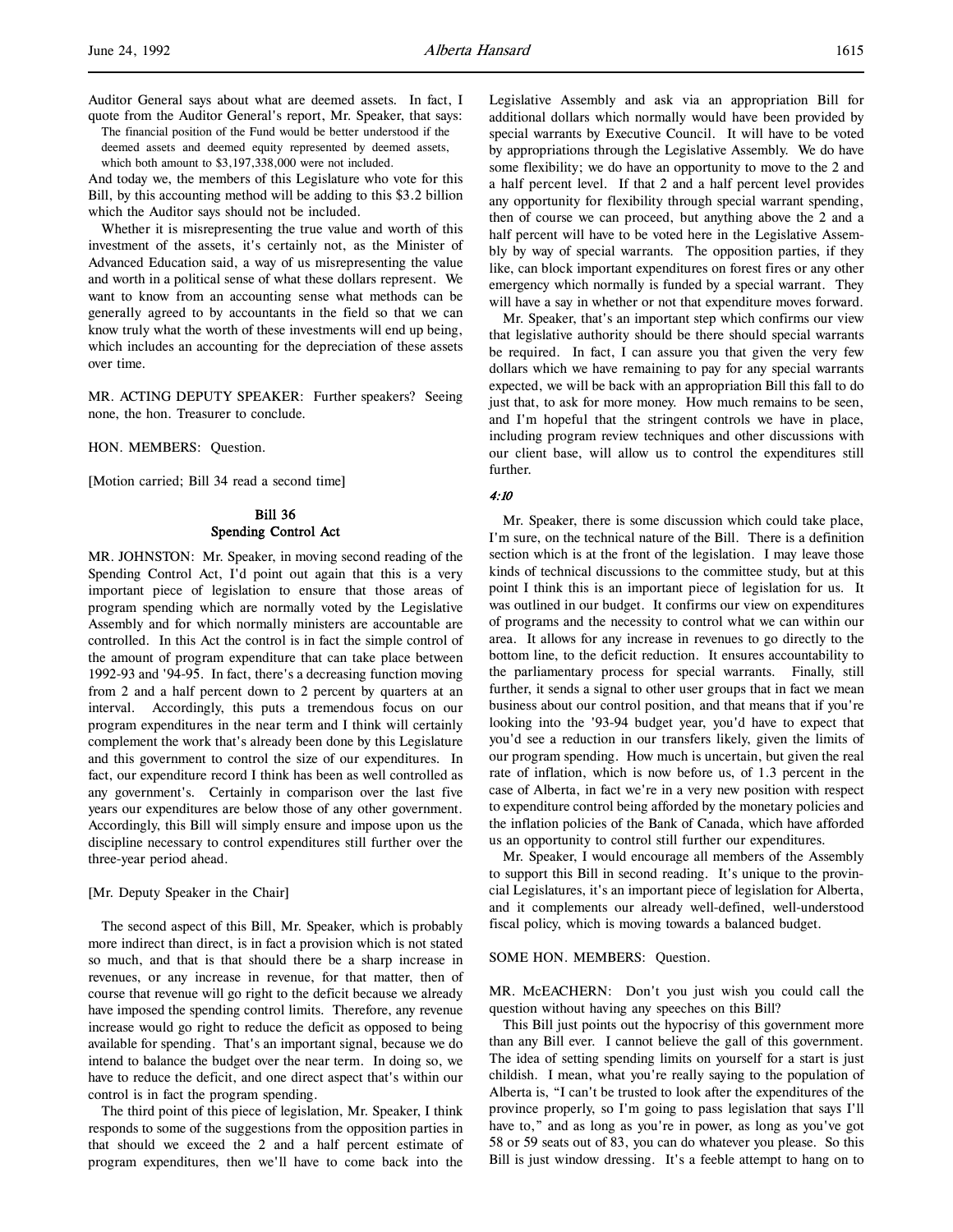the Reform Party vote in this province because they failed so miserably to balance the budget after six years.

Every year they've promised a balanced budget just down the road. First it was in three or four years. It stayed three or four years a little too long. Then they had to bring it down a little bit, and in '89-90 they said it was in two years for sure. The next year, sure enough, the \$2 billion deficit that was institutionalized by this time became a billion dollars even though, of course, it was just a fiction. It turned out to be \$1.8 billion when the Auditor General brought out his books, nearly double. Of course, the next year he had a balanced budget. Wonderful. Oh, the glory and the hallelujah among the Reform Party supporters of this government and the Conservatives saying, "Look, we did it." They went off to the convention, and everybody was happy. "Oops," he says next year, "I guess I was wrong," and he admits to a \$1.6 billion deficit. At this stage he gives up trying to balance the budget and says: oh, well, you know this recession that we've been denying for a year and a half really is still with us, so I guess we'd better stimulate the economy. So he comes out with the only honest budget he's ever brought out, this \$2.3 billion borrowing power, except that of course he still hasn't done the job of accounting for those expenditures which he doesn't put in his budget.

By the way, if you listened to his remarks a few minutes ago, he talked about the budget deficit part as if it was the only part he's in control of. That's sheer nonsense, Mr. Speaker. The other 2 billion to 2 and a half billion dollars in expenditures that the Auditor General includes in the consolidated statements of the province is very much under the thumb of the Treasurer and in fact is even accounted for in the way the Treasurer tells the Auditor General he has to account for them. Sometimes they have quite a fight about deciding how to do that because the Auditor General has some integrity about how the people of Alberta should be presented with the books in Alberta, and the Treasurer of course wants to manipulate it to make it look as advantageous as possible to the government. The Treasurer is in full control of all of the expenditures of this province except that sometimes things get out of hand and he has to go "Oops" again when NovAtel suddenly costs him another \$400 million and some.

Mr. Speaker, for this Treasurer to try to placate the Reform Party types in this province, those people who want to slash budgets everywhere – slash taxes, slash government involvement, slash education, slash health care – all those people are really upset with government over this expansionary or stimulative budget. So in order to try to placate them, the Treasurer says: I know what we'll do; we'll promise to control spending this year, next year, and the year after; we'll hold it down to 2 and a half percent this year, 2 and a quarter percent next year, and 2 percent the year after. Well, if he was talking about the whole budget, maybe that wouldn't be all that bad an idea, although I think he needs to take a look at both the revenue and expenditure sides and the gap that is now institutionalized and try to make some more concrete plans. He keeps talking about his great fiscal plan, and of course there's been none. He drew a graph back in '87-88 and said: we're going to balance the budget over four or five years. He drew a picture and said: this is what we're going to do. Of course, he didn't come anywhere near close to it.

I remember when they were halfway through and were way off track and they were standing up and saying: we're really close, we're right on target; this year was a mistake, but next year we'll be right on target. That's been the picture. There was no plan. None at all. What his plan is now is to hope to God that there's going to be a 6 percent growth every year for the next five or six years to help us get the deficit under control.

This minister has no plans whatsoever. He just talks a good story and obfuscates the books to the point where it's very, very difficult to sort them out, but I've made it my life's ambition in the last six years and I've got him figured out. We have totally destroyed his credibility. Anything he stands up and says in this Assembly about the books of this province: nobody believes him anymore. It took a lot of doing, but we've done it, and thank God, because now we can get on with some honest figures about what's going to go on in this province.

The minister is, of course, applying this only to the general revenue account, the part that's passed in the Assembly under his budget. Like I said a few minutes ago, he was trying to claim that that's the only part he's in control of. Not true, Mr. Speaker. He's also in control of the Capital Fund, but that's not going to be under this legislation. He's also in control of the heritage trust fund, which we just passed a few minutes ago, some expenditures there. He's in control of that too, but that's not going to be covered by this legislation. That isn't the end of it. There's a whole raft of other things that this Treasurer is in charge of, things that are set up in sort of an ongoing basis: spend tax dollars, and in some cases there are offsetting revenues and in some cases there aren't. I've already mentioned a couple of them.

I guess we could add to that list the Capital Fund, the heritage fund. We could add the Lottery Fund. The debt servicing costs aren't going to be under this restriction. "Valuation and similar adjustments and obligations of the Crown . . . under guarantees and indemnities" will not be under this restriction. Now, I like that one, the Crown guarantees. I mean, how about NovAtel for a guarantee? Wasn't that a great guarantee? Four hundred and thirty-five million more than the \$131 million expenditures that they put into the 1990-91 budget. Now he's saying that most of the rest of the \$566 million will go into last year's budget. That's another \$435 million that's got to be tagged on to his "oops" of a \$1.6 billion deficit that was supposed to be a balanced budget. I'll bet that didn't include the \$435 million.

So there's the \$2 billion that we've said all along that it was going to be, but there are some other things there as well, because we weren't counting on that either. We didn't know that NovAtel was going to be such an incredible disaster.

Actually, I think we could also add some loans and investments, unless they were specifically passed in the Treasurer's budget. This government does a lot of loan guarantees outside the budgetary process, and often they turn those into equity investments. Sometimes they're done in combinations with loans. Most of the loans I think are included in the budget, so they may be covered there, but you don't know quite what arrangements they'll make with a company once they're into financing a company or giving them guarantees, and we may end up sometimes with investments which are not passed by this Assembly.

#### 4:20

There are other special expenditures that are not voted under general supply. I've listed a few of them: the Alberta Municipal Financing Corporation, any expenditures we might get out of that. Actually, they don't really affect anything much because it's sort of money in and money out, although there's an interesting little problem, and I want to stop for a minute. The present budget, the one that the Treasurer says is \$2.3 billion and that he's going to hold to a 2 and a half percent increase for this year, does not include the \$252 million of the Capital Fund and the \$102 million of the heritage fund which we just moved along in a Bill a few minutes ago. One of the other items that I've been saying had to be also added to that was the \$300 million claim that the Treasurer was making from the Alberta Municipal Financing Corporation.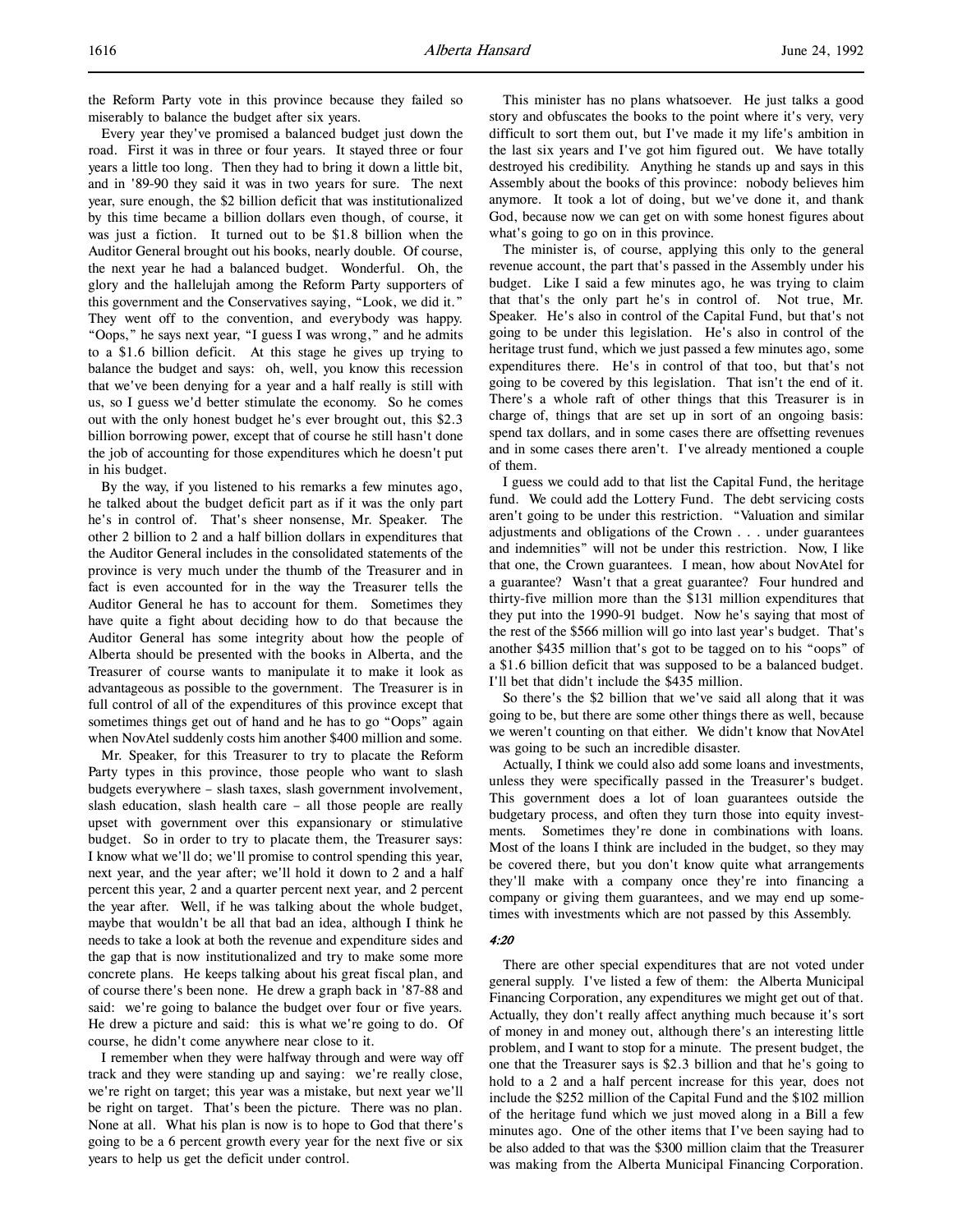Now, it turns out there's a bit of a problem there. I assumed that the Auditor General included the Alberta Municipal Financing Corporation in the consolidated statements of the province. I want to take a minute to explain this, because what I said in the House the other day ended up not quite correct, and there's a very interesting reason why. [interjection] Well, you'll see the explanation if you just bear with me for a minute.

If you were to turn to page 1.17 of the latest public accounts, you would find that the Treasurer lists the unmatured debt of the province for March 31, 1991, as \$15.7 billion. Now, I have been fair in my analysis of the numbers for this province, so what I and the New Democrats have done is look at that list. It includes the General Revenue Fund, some \$8.6 billion, the Alberta Municipal Financing Corporation, \$3.9 billion, the farm credit stability program, \$1.4 million, and so on and so on. What I've always said is that the Treasurer is not responsible for the debts of the municipalities under the Alberta Municipal Financing Corporation. Therefore, we subtracted that nearly \$4 billion from that, and we get \$11.7 billion or \$11.8 billion as the unmatured debt at that time. Now, that happens to be a billion higher than the Treasurer owned up to in his budget last year. That just makes me suspicious that his \$12.1 billion in this year's budget is also a little light, that he's over \$13 billion, heading for \$14 billion. That's another justification for that statement I made the other day.

The problem with the \$300 million is this. The Auditor General by including the Alberta Municipal Financing Corporation unmatured debt here led me to believe – and I didn't ask him about this specifically – that he included those figures in the assets and liabilities statement for the consolidated basis of the province's books back on page 1.4. So I said that if you take those \$300 million out of moneys that the Auditor General counts and put it into the part the Treasurer talks about, this \$2.3 billion, you have to turn around and add it on again when you're talking about the consolidated picture, because clearly just moving it from one part to the other does not change the consolidated picture.

However, I was talking to our researcher this morning, and he said that he asked the Auditor General and the Auditor General did not count the \$300 million as part of the consolidated balance sheet. Sure, it's over here on page 1.17 where he's talking about unmatured debt because the Alberta government guarantees that Alberta Municipal Financing Corporation debt, but he does not include it in the balance sheet, which I did not realize. So it's fair enough to leave, then, that \$300 million off, but the reason the Auditor General didn't count it was because he believed that that \$300 million belonged to the municipalities that use the Alberta Municipal Financing Corporation, not to the Treasurer. But the Treasurer comes along and says, "Oh, no; I'm going to use the Financial Administration Act to assert my authority," and took the money.

So I apologize to the House for saying the other day that you could already add up the Treasurer's deficit to nearly \$3 billion right now without some of these odd other things that the Auditor General is going to count. You see, I thought you just had to add to the \$2.3 billion the \$252 million from the Capital Fund, the \$102 million from the heritage fund, and this \$300 million, and you would be at \$3 billion approximately, but now I will back off the \$300 million.\*

Now, with NovAtel having gone under, if he puts the \$435 million that's he admitted to into last year's, that portion of the \$566 million beyond the \$131 million that they put it into the year before, there will be more NovAtel stuff. So take heart everybody. That \$300 million will get made up in a whole range of odd things of other guarantees and indemnities of one kind or another, some of which, by the way, the Treasurer has already pushed back into previous years. You'll see that one of the reasons that the Treasurer had to ask for \$4 billion in borrowing power is because he's got a lot of things to put money out on, some of these indemnities and guarantees which the books have already accounted in previous years. You know, he adjusted the books for the last five or six years and dumped a lot of the present expenditures into previous years, going as far back as 1985-86. Totally ridiculous of course. I'll get back to that point and give some new numbers in the debate on Bill 37.

I've listed some of the things. I had to stop and explain that about the Alberta Municipal Financing Corporation, but there are others. There are the health insurance costs, partly covered by premiums. The premiums come in and cover part of the health insurance costs. That inflates the expenditures, and it inflates the revenues, and so the figures that the Treasurer puts into his normal budget are not all of the figures. Utility rebates is another one. The school foundation program inflates the numbers again. Hail and crop insurance inflates the numbers. The farm credit stability program administration costs, the small business term assistance plan administration costs, the Alberta heritage trust fund medical research foundation, and so on: there's a number of things that inflate the Auditor General's consolidated picture compared to the Treasurer's narrow budget that he likes to talk about, and those are the only figures he likes to talk about. He tried to tell us a minute ago that all the ones that he's in charge of are the ones that we're going to be controlling the spending on. The fact of the matter is he's in control of the whole ball of wax. Everything that the Auditor General accounts for, the Treasurer has his finger in the pie, is the controlling person. He's supposed to be the controlling person. If he's not, that means he isn't able to take his caucus with him.

Now, the Treasurer likes to brag that he actually has done a pretty good job. In his budget book he said that over the last several years the increase in program expenditures, which is the one he's trying to control, has been 2.3 percent only. Well, if it's been that darned good, why do you have to pass a law to keep it at that level?

The fact of the matter is, Mr. Speaker, that if we look at the consolidated picture, which the Treasurer is supposed to be in control of, and turn to page 114 – I've said this a lot of times in this House this session, and I wonder how many people have bothered. I guess nobody over there really wants to make the Treasurer out that he doesn't really tell all the truth all the time. If you look at page 114 of the Auditor General's last annual statement, taking us to March 31, 1991, he lists the figures for the last three years for expenditures. In 1988-89 the expenditures were \$13.2 billion; in '89-90, \$14.2 billion; in '90-91, \$15.2 billion. That's an increase of 7 and a half percent in the second year over the first figure and 7 percent the third figure over the second. That's the consolidated picture; that's the whole ball of wax. So where does he get off telling the people of Alberta we've kept program expenditures to 2.3 percent? It's just sheer nonsense.

He just takes some of the numbers, and what he counts into it is his projections of what he hoped to do last year and what he hoped to do this year. Last year you'll remember he said he had a balanced budget when he didn't have one. That's where those numbers come from, from what happened on the general revenue side only, not on a consolidated basis. Then in the last couple of years he was just using his forecasts and his projections of what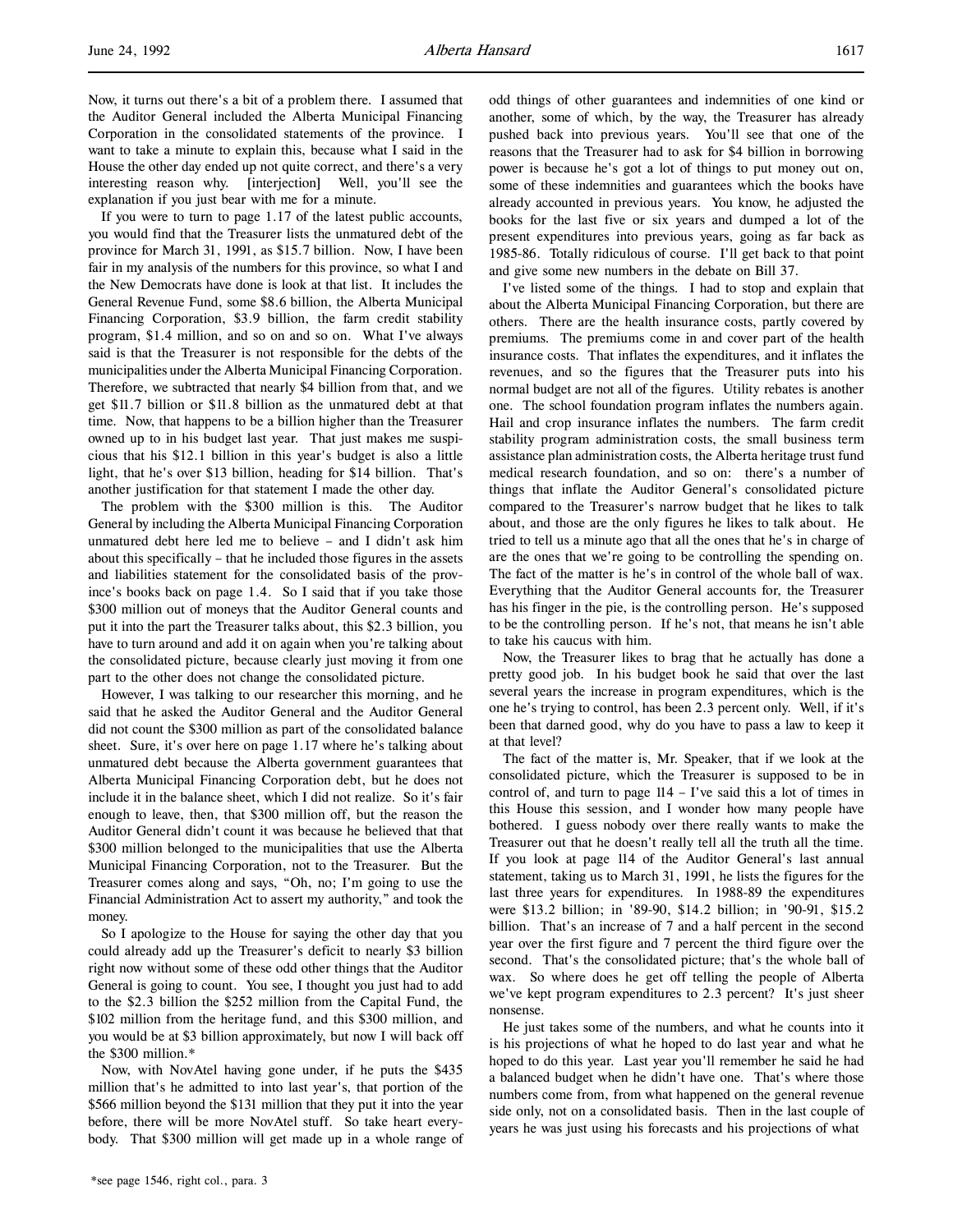I did the figures on a consolidated basis from '85-86 to '90-91, which are the only hard numbers we have, and the increase in expenditures was 4 and a half to 5 percent a year right through the whole period. It was a \$2.6 billion increase in expenditures over the five-year period on a base of, I believe, \$12.6 billion. On a consolidated basis that's the only possible reasonable figure to use to explain what's going on in the province. To use any of the other numbers, one should admit when you're using them that they have limited applications. Yet the Treasurer doesn't do that; he isolates these specific numbers, makes them sound good, and then pretends that's the whole picture. In the balanced budget book he brought in last year, in his forecast he quoted the year before as being a \$1 billion deficit year. He quoted that figure, and it was quoted all over the papers and passed around the world as if it were the final figure. Those of us who know the game know he was just talking about his expenditures here in the General Revenue Fund and the general expenditures of the province. We knew that the consolidated picture would be close to \$2 billion. Sure enough, it turns out to be \$1.8 billion. But we don't hear about that until a year later when the Auditor General brings out the books and proves that to be the case.

#### 4:30

Mr. Speaker, over several years in this discrepancy between the figures the Treasurer likes to talk about in this budget and the consolidated picture, the differences have varied from \$2.2 billion to \$2.5 billion. In 1990-91 the Treasurer said his expenditures would be \$13 billion, but the consolidated picture was \$15.2 billion. To pick a couple of other years at random: in 1989-90, \$12 billion was what the Treasurer said he was going to spend; the consolidated figure was \$14.2 billion. If you go back to '87- 88, the Treasurer claimed expenditures of \$10.4 billion, but the consolidated figure was \$12.7 billion. So the fact is the Treasurer doesn't account for all the books in his province in a straightforward way and give us a consolidated picture as to just what's happening, and he should.

The deficit, of course, is related to how big a discrepancy there is there. As well as the expenditures being 2 to 2 and a half billion dollars higher than what the Treasurer talks about in his budget each year, the revenues are around 1 and a half billion dollars higher. The difference depends on just how much the Treasurer decides to kid us about what the books would actually show.

It was rather interesting following through the last six years in terms of deficits, and this was before the Auditor General decided to adjust them, which I still think is a more reasonable way to look at things, but I'll leave that debate for another Bill. The first year, the year of the really big collapse in the price of oil in this province, 1985-86, there was a balanced budget because it sort of came at the end of that year. It was really the next year that got nailed, that \$4 billion deficit we had on a consolidated basis in 1986-87. The difference between the figures the Treasurer was putting forward as the deficit for the province and the consolidated deficit shaken out at the end of a year or two, when the Auditor General got his hands on the books and got the actual number sorted out, was \$600 million. The Treasurer at that stage used to do a combined deficit, he called it, of the expenditures of the general revenue account and the revenues and the heritage trust fund expenditures. He called this a combined figure and said it would be \$3.44 billion in his forecast. The year before he said it was only going to be 2 and a half billion dollars, but in any case when he got to the forecast point, he said it would be \$3.44 billion, or should I say that's what it was when you added the heritage fund and the General Revenue Fund together. The consolidated figure was \$4 billion, so there's a \$600 million gap there.

That gap narrowed down over the next few years to \$400 million, \$200 million, and one year, the year he took \$250 million in lottery money, they were actually almost equal; the deficit was almost equal on both sides. But would you believe that in the last public accounts we have, '90-91, that gap is up to \$600 million again? I guess that would count the \$131 million if the Treasurer had got around to including it before those books were published for NovAtel. In any case, what that indicates to me is that the Treasurer is being more and more sloppy about making sure some things are hidden as long as possible. That leaves it up to the Auditor General to come along at the end and account for what's happening and put it together so we get a final figure as to just what the expenditures were, just what the revenues were, and how big the deficit is. I guess what I'm really saying is that you can't trust the Treasurer's figures. They're only partial figures. He's changed the accounting processes and procedures several times.

There's one that he never explained. That was on his '90-91 budget figures when he was claiming that his budget deficit would only be \$780 million. In that year he had a net cash requirement of some \$1.76 billion. I sort of asked him a lot of questions about why and how that worked. He never did explain it. When we got around to getting the Auditor General's report on it, we saw that the consolidated deficit was \$1.8 billion. Even though he changed back some of the accounting procedures to what he had originally forecast, nonetheless the deficit still ended up as big as I said it would be but with no explanation from the Treasurer as to why those numbers were what they were. I'm afraid, Mr. Speaker, that's traditional for this Treasurer: tell as little as possible, and what you do tell, make it sound as good as possible so it looks like the government's in control and knows what it's doing.

In fact, after six or seven years we've totally destroyed this Treasurer's believability in this province in terms of the accounting for the books, and this Bill puts the final and finishing touches on it. To have the gall to bring this Bill in alongside a \$4 billion increase in borrowing power Bill, Bill 37, is absolutely incredible. How can anybody claim they're in control of the finances of this province and say they know what they're doing and how they're going to control expenditures when he's had to increase his borrowing power from \$2 billion a year consistently over the last several years to a \$4 billion increase, an increase from 13 and a half billion dollars to 17 and a half billion dollars in Bill 37? Right alongside it he says, "Here's this Bill that's going to make sure we control our expenditures." Mr. Speaker, nobody believes him, least of all those of us on this side. The whole population of Alberta doesn't believe him. When is the next NovAtel coming along, for one thing?

Mr. Speaker, I don't really see much point in voting for or against this Bill. The government will obviously push it through, but it is so hypocritical it's laughable. The other day when the Treasurer got up and tried to make a speech on first reading, when he's not supposed to make a speech, I might point out – he's supposed to introduce the Bill in two short, sharp sentences like all the rest of us do – it's no wonder that when he made that speech the laughter was so derisive he had to sit down and keep quiet for a while. It served him right. Then the gall for him to say we were being rude. I mean, how can anybody bring in a Bill to borrow \$4 billion extra and at the same time bring in a control-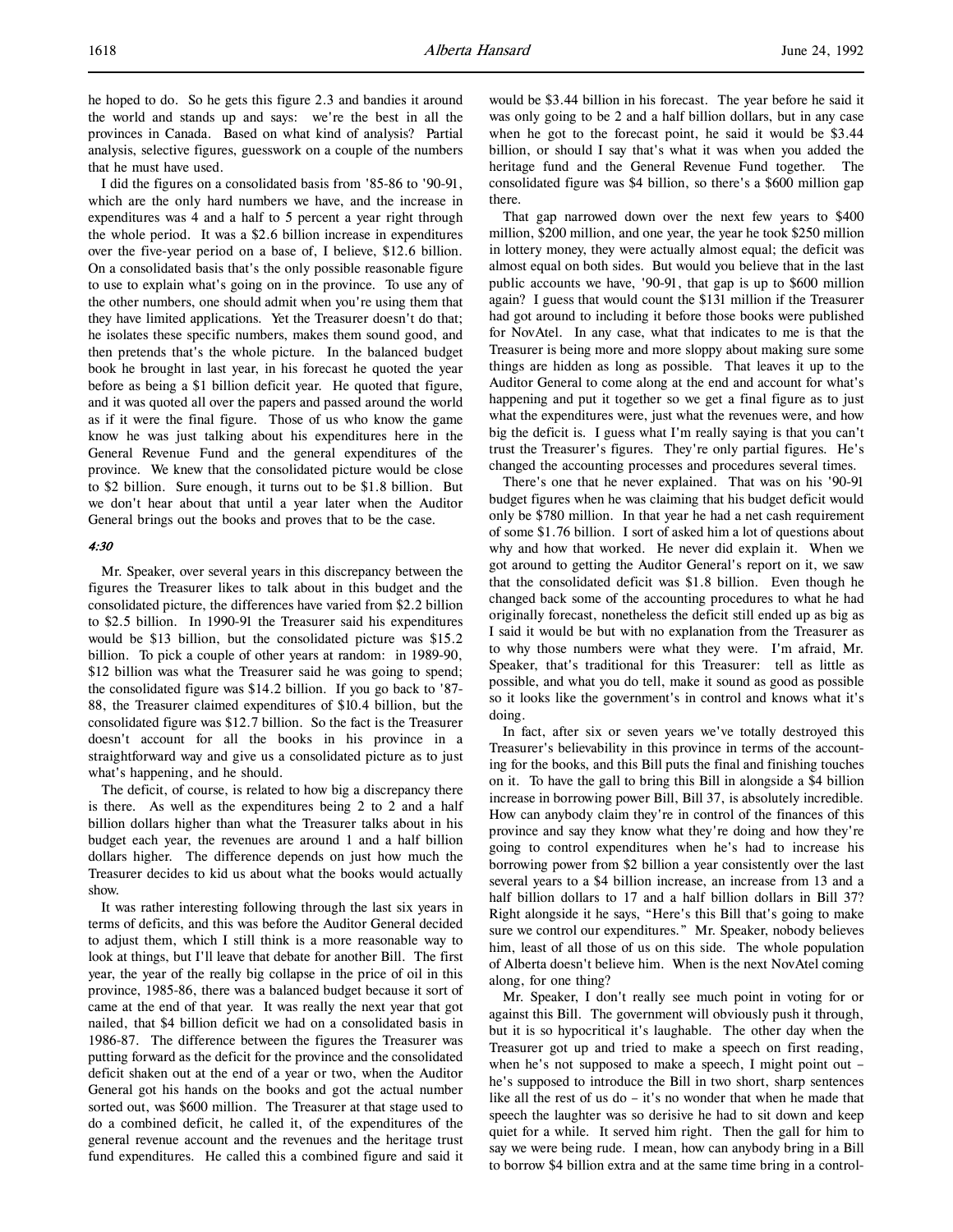the-spending Bill? This guy is totally out of control. The only way we're going to get control of him is to get this government out of office and get a New Democrat government in office to look after the books properly. [interjections]

I will quote you Saskatchewan. In Saskatchewan the Blakeney New Democrat government ran 11 balanced budgets in a row and left a \$2 billion surplus in 1982. In nine years the Devine Conservative government had nine deficits and left government with a \$13.9 billion deficit. We are the party of fiscal control, not the Conservatives, not the Liberals, and we will show that to be true to the people of Alberta when we get our chance.

MR. DEPUTY SPEAKER: The hon. Member for Edmonton-Meadowlark.

MR. MITCHELL: The operative question, Mr. Speaker, is: when would they ever get their chance? Having asked that question, I think there are some comments this Bill requires.

It is interesting, Mr. Speaker, that it is very, very difficult to find what could be the legitimate reason in this Treasurer's mind for bringing in this Bill. The Treasurer, for example, has told us over and over and over again that he has limited program spending to 2.3 percent per year since 1985-86. So if spending is the problem and he's already limited it to 2.3 percent per year, why is he putting a cap in the first year at 2.5 percent? I mean, this isn't even as good as what he claims his limit to this point has been. This wouldn't be an improvement even in his own context, using his own figures. This wouldn't be an improvement in his limit; this would be an increase in the limit of expenditure.

#### 4:40

He defines the problem, he continually tells us that he has in fact limited expenditure, and then he turns around and tries to take credit for introducing an expenditure control Bill. Well, it makes no sense, Mr. Speaker. In fact, he says the problem with his deficits hasn't been expenditure control; it has been revenue shock. Then why doesn't he bring in a Bill that recognizes the revenue reality? The fact is that you can't just control expenditure in isolation; you have to consider expenditure in the context of your revenues. This Treasurer has given us no logical argument, no understanding of why he is bringing in this Bill in the face of the contradiction to the various arguments he has made in defence of his own budget. He says he's controlled spending to 2.3 percent; he puts a 2.5 percent cap on expenditure. He says spending, however, isn't really the problem, and then he brings in an expenditure control Bill. He says revenue shock is the problem, but he doesn't bring in a Bill that reflects a revenue reality.

Mr. Speaker, left with that analysis and that logic, one can only conclude that the Treasurer's Bill is nothing more than public relations. He is trying to communicate a message to Albertans that somehow he has become the Treasurer of tough-minded expenditure control measures when in fact his record indicates that isn't the case. His record indicates that to the extent he can claim any control at all, it is only over a very limited and selective feature of his areas of responsibility.

#### [Mr. Speaker in the Chair]

There are some substantive problems with this Bill, Mr. Speaker. In fact, it doesn't really constitute a limit at all. I admit that this is a process problem. He says he's going to limit expenditure, but he can turn around and increase expenditure through special warrants. He, of course, puts no limits on special warrants, so in effect de facto there is no true limit on expenditure.

The second and very critical feature of this Bill is that it excludes areas of expenditure which are his responsibility over which he does not impose a cap. He doesn't include in this cap increases in interest carrying costs. He doesn't include in his cap the Capital Fund. It isn't inconceivable, Mr. Speaker, that the Treasurer could take all capital expenditure out of the General Revenue Fund, out of what he calls program funding – for example, the capital expenditure that exists that's put into the transportation department now – and put it into the Capital Fund and increase the Capital Fund as much as he wants because he's excluded the Capital Fund and expenditures under that fund from this so-called expenditure cap.

Of course, he also excludes guarantees. He says: I'm not going to put that into the 2 and a half percent cap. Well, it may be that that would create huge problems for him. Certainly we've seen that a \$500 million sudden shock to a given year's budget, as in the NovAtel case, or a \$250 million shock would certainly skew and cause difficulty. At the same time, Mr. Speaker, what this Bill means, I would think, is that he could relate excess expenditure over and above the 2 and a half percent cap to a shock like NovAtel and then not have to bring in a special warrant to the Legislature for prior approval to pick up that expenditure. So it gives him a way of getting around bringing special warrants to the Legislature if he wants to define the reason for the special warrant as not being something that falls under his expenditure cap. In effect, that's a particularly distressing problem, because if there is any advantage in this Bill at all – and they are limited – it is that the Legislature would have to approve special warrants before rather than after their implementation. But he has a weasel; he has a way of getting around that by relating the need for a special warrant to some unforeseen expenditure increase that doesn't fall within his definition of program expenditure.

We could have, for example, in a budget that came in, a 2 and a half percent increase in program expenditure. We could have another failure of the magnitude of NovAtel costing \$500 million. He could then go out and say: "Well, now my budget's gone up 5 extra percent, but I don't have to bring a special warrant to the Legislature to raise that \$500 million in the fall because that expenditure increase didn't fall within my cap. I can spend another \$500 million, find that \$500 million from somewhere and just do an after-the-fact special warrant report as is now the case." So that one slim advantage, that we would get prior approval, can be skirted. The Treasurer shakes his head and I want to believe him, of course, but knowing how these things occur, one day we don't have a Capital Fund and the next day we do. All of a sudden, one day we take responsibility for capital expenditures; the next day we don't have to. We don't have to consolidate Capital Fund debt; we just created this new fund. I mean, all of a sudden there are ways to manipulate it. That's one way it could be manipulated.

The other very, very subtle but I think very significant feature of this Bill is what it does to the Legislature's authority through the voting structure. The time-honoured tradition in this Legislature has been that when the Legislature votes on vote 1 or vote 2 or vote 3 of a given department's budget, that department, the cabinet, that government cannot move money from one vote area to another vote area because they have always honoured the authority of the Legislature. Now that is going to be changed. What this Bill does – and I hope all these guys over here understand that, because this is a very, very significant change – is say that a minister can find excess money in one vote, transfer it to another vote where they need more money, and does not have to seek approval through a special warrant. More to the point and equally significant, they don't even have to report it. There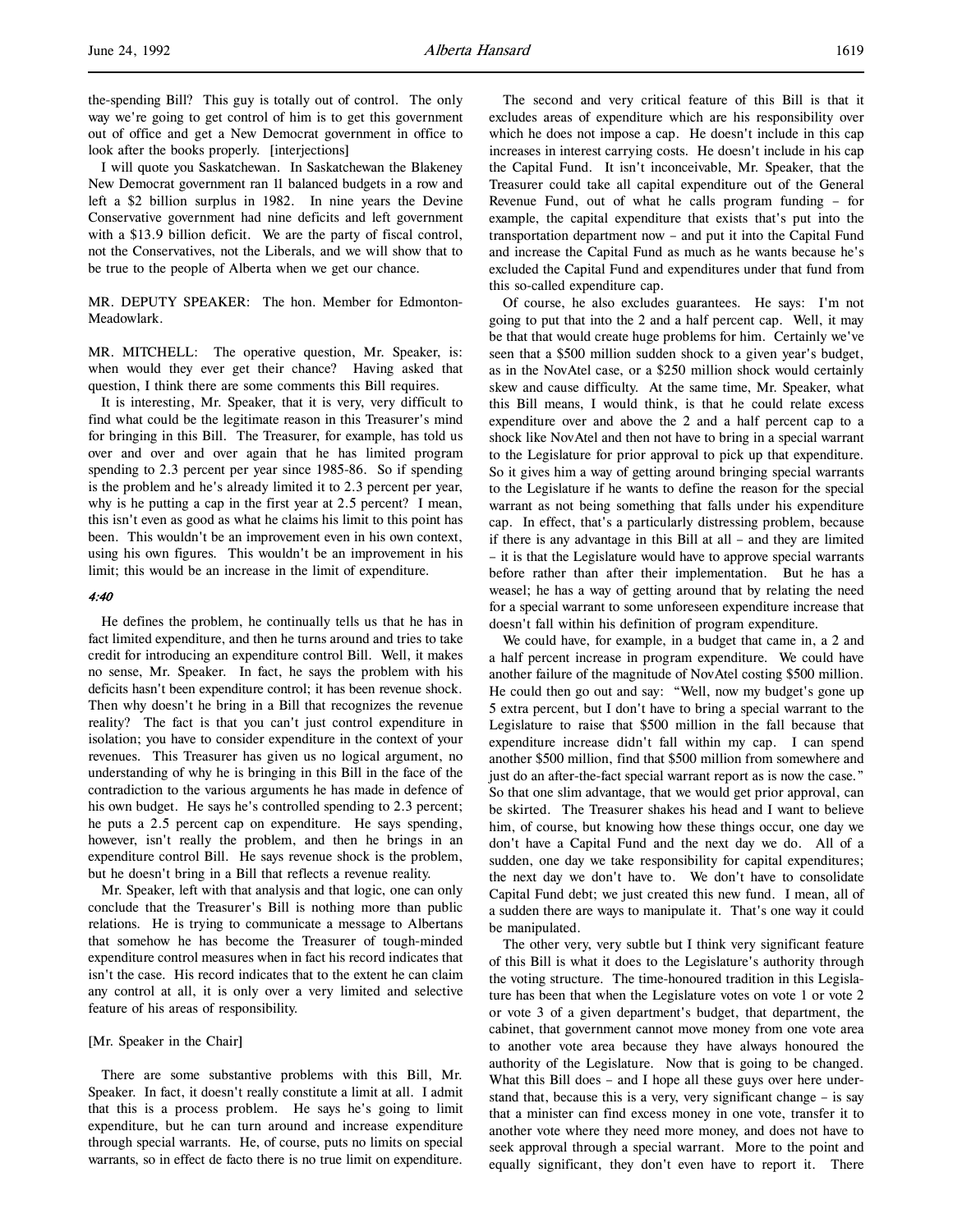doesn't have to be an order in council. There doesn't have to be a special warrant. There doesn't have to be any public acknowledgement that that has occurred.

What has happened to this point, Mr. Speaker – at least this – is that if there was excess money in one vote, vote 1, and the government had, say, \$10 million they couldn't spend and they needed \$10 million in vote 2, they couldn't just transfer it surreptitiously. What they had to do was at least authorize a special warrant, announce that special warrant through orders in council, reporting publicly, and then bring it, albeit after the fact, to the Legislature and say, "We had to authorize \$10 million for that new expenditure." Now they won't have to do that. Now the Treasurer will be able to sit down with some of his cronies some night in some smoky room, that cigar sticking out of the side of his mouth, and say: "We need a little extra money. Where can we find it? Vote 1. Hey, let's put \$10 million into vote 2. And do you know what? We're not going to have to tell anybody."

So, Mr. Speaker, on the one hand, he says he's going to give the Legislature more authority over special warrant spending – that is, pre-authorization of special warrants – and on the other hand, one fell swoop, he scoops out a huge portion of the need to even have special warrants. So he can easily overbudget one area and pack in extra money and transfer that money when the time comes without ever having to tell anybody in this province that that has occurred.

This is a Bill that accomplishes nothing, in fact may actually create less expenditure control than the already limited expenditure control this Treasurer and this government have demonstrated. There is, it seems, no logic in the Treasurer's thinking. He says he doesn't have an expenditure control problem. Then why bring in an expenditure control Bill? He says he has a revenue shock problem. Then why don't we acknowledge the revenue side, the relationship between revenue and expenditure in this Bill? No mention of it. He says he's going to limit it to 2.5 percent, but he's already limited program expenditure for the last six or seven years to 2.3 percent. I mean, don't do us any favours, Mr. Speaker. What is it that this minister is trying to accomplish? How is it that he's bamboozled these people in his caucus? Who is it over there that actually believes this stuff? I know. Their public relations director – that hard-nosed, harddriven management kind of person, wherever that person is – must believe this.

# 4:50

What we need is a little positive press. We're not going to get it on the basis of our actions, because anybody can see those. So we're going to trump up a Bill that says we are expenditure controllers. Nobody believes you, Mr. Treasurer. Nobody. I can't see it. Maybe this guy here. I look in his eyes and there seems to be a glimmer of belief there, but even that's fading. My point, Mr. Treasurer is . . . There it is, Dick. You'd better get to him before it's too late. You're even losing Dunvegan.

The fact is, Mr. Speaker, that it isn't a limit because he can still increase expenditure. It isn't a limit because he excludes such critical areas of expenditure as the Capital Fund, interest charges, NovAtel guarantees that come due. It isn't a limit because it now begins to tinker with the time-honoured tradition, the time-valued tradition, of the authority of the Legislature to vote on specific areas of expenditure.

This Treasurer has gone beyond the limit, I would say, Mr. Speaker, even of irresponsibility to tamper with the democratic process and say, "I don't care what the Legislature tells me; I'm going to transfer money wherever I want to do it." Even in the face of a Throne speech that says we're going to give greater access to information, he now limits access to information because

we will have even fewer special warrants and less reporting because he can transfer that money behind the scenes surreptitiously, with that huge cigar sticking out of the side of his mouth.

Mr. Speaker, it is a frightening picture, and anybody in this Legislature who can't see through this has been sorely misled by this smooth-talking Treasurer. We're not supporting this Bill. [interjections]

MR. SPEAKER: I'm sure Edmonton-Meadowlark and other members will peruse the record and in future be a little more judicious with some of the intemperate words that are flying around.

Might we revert to the Introduction of Special Guests?

HON. MEMBERS: Agreed.

# head: Introduction of Special Guests (reversion)

MRS. McCLELLAN: Mr. Speaker, certainly I want to acknowledge the indulgence of the House and thank them for the opportunity to introduce some very special guests this afternoon. I have the pleasure of having some 55 students from Oyen public school in our members' gallery today. It's not often that we have students from so far out, and I'm really delighted they're here and thank you for this opportunity. They are accompanied by their teachers Mr. Stober and Mrs. White and parents – and I hope I have them all; it was a large group - Mrs. Parks, Mrs. Radcliffe, Mr. Caskey, and Mr. Norris. I would invite them to stand and receive the very warm welcome of this Legislature.

MR. DINNING: Mr. Speaker, it's not often that I have an opportunity to introduce a native of the Crowsnest Pass, who just happens to be celebrating his 60th birthday today. I'd ask Dr. Reno Bosetti to rise and receive a warm welcome from members of the Assembly.

# head: Government Bills and Orders head: **Second Reading** Bill 36

Spending Control Act (continued)

MR. SPEAKER: The Member for Vegreville in debate.

MR. FOX: Thank you, Mr. Speaker. Happy birthday, deputy minister.

I'd like to speak as well on Bill 36, the Spending Control Act. My sense of fair play almost compels me to speak in favour of the Bill and offer some support for the Provincial Treasurer, because in this Legislature we like to try and have some balance. We want to see both sides of issues presented so that when we grapple with the information presented to us as members of the Assembly acting on behalf of our constituents, we can weigh all that evidence and determine how we should vote on this Bill. At least in our caucus we don't come with our minds made up. We listen to debate, and if compelling arguments are made on both sides of the issue, we can weigh the evidence and decide how we're going to vote. Virtually 99 percent of the votes are free votes; that's just a time-honoured tradition in the New Democrat caucus.

I'm finding it difficult to grasp any straws that would enable me to ingest some arguments in support of this Bill because none have been advanced. It doesn't seem that anybody in this Legislature, save the Provincial Treasurer, is in favour of Bill 36. At least if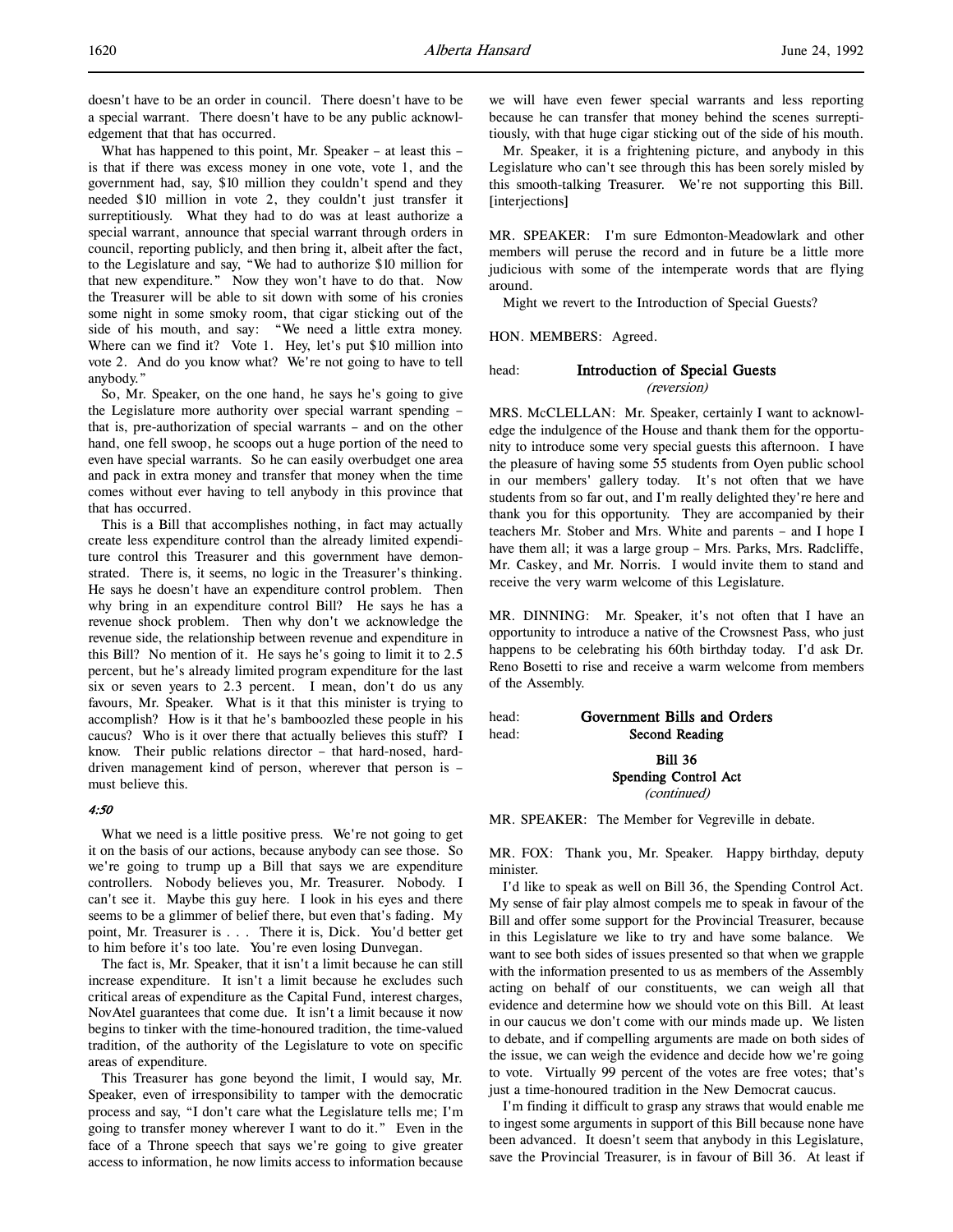I'm hearing things correctly, everyone that's spoken extensively and eloquently on this Bill has pointed out a number of flaws with the Bill and a number of reasons it does not deserve the support of this Legislature. So I regret, Mr. Treasurer, that I cannot bring myself to support you this time, but I will hold open that offer sometime in the future. Sometime in the future I might rise and back you up on something.

Bill 36, the Spending Control Act, is clashing with something else that has developed over the years in this Legislature, and that is credibility control, the lack of credibility of this Treasurer and this government. If indeed, Mr. Speaker, they had established credibility based on a record of fiscal management, if they'd established a record based on prudent decision-making, if they'd established a record based on telling Albertans exactly where we stand with respect to the finances of this province on an ongoing and updated basis, then credibility would be established and the Spending Control Act would be a more relevant piece of legislation.

However, given the history of the government, given the history of this Treasurer, given the litany of mismanagement over the now almost seven years the Premier and his sidekick have been in charge and responsible for finances, we've witnessed a virtual disaster in the province of Alberta, this once mighty province with resources beyond belief, with opportunities beyond imagination, with all kinds of revenue accruing on an ongoing and seemingly never ending basis. Mr. Speaker, the opportunities were there to diversity, to build a strong economy, and in six and a half years we've seen it all go down the drain. This Treasurer and his Premier have to take responsibility for it. When they come forward and tell Albertans that they are sincere in their desire to control spending and to demonstrate they are the number one government in the universe, frankly, nobody believes them. How can anybody believe that they're sincerely interested in controlling spending when all the evidence is to the contrary? There's just not a shred of credibility to the arguments the Provincial Treasurer makes.

The Member for Edmonton-Kingsway went through the Bill in a comprehensive way and described a number of reasons why this Bill just won't wash. Though it may be titled the Spending Control Act, it won't in fact control spending of government. It's merely window dressing. It's an illusion. It's the proverbial smoke and mirrors that we've seen all too often from this government. There's nothing in this Bill. Members of the Assembly who've had experience in finance, members who may have worked with prior ministers, who have some experience with Treasury, will know there's nothing in this Bill that compels the minister or the government to actually control spending, to limit the growth of spending in government. It is just a pandering to a sentiment in the province of Alberta, a legitimate sentiment that spending is out of control.

Spending is out of control in this government, Mr. Speaker. It's out of control in a frightening sort of way, but it's not out of control in normal program areas. It's not the spending on health care, education, social services, agriculture, transportation, and utilities that's out of control. It's the ad hoc, under the table, behind closed doors kind of spending that this government has become famous for that is out of control.

### 5:00

It needs to be pointed out again for members like my hon. friend from Peace River, who I know is waiting to be convinced, that this Bill applies only to forecast program spending. It doesn't apply to debt servicing costs. It doesn't apply to valuations and similar adjustments and obligations of the Crown under guarantees

and indemnities. It wouldn't have covered any of the ludicrous boondoggles that have, quite frankly, highlighted virtually every legislative session in this province since 1987, beginning with the Principal fiasco and the Pocklington fiasco, and evidence mounts. So there's nothing in there that will control the offside kinds of spending that have, quite frankly, been the albatross around the provincial taxpayer's neck ever since these folks came to power.

 The Member for Edmonton-Meadowlark quite rightly points out that this Bill leaves open the opportunity for and in fact encourages the Treasurer to engage in the fiscal sleight of hand for which he's become famous. If you've got losses in NovAtel – I mean, they're embarrassing no matter how you add them up. But by golly, if we want to pretend that our budget was balanced last year and we're out by \$1.9 billion – ay yi yi; we can't assign all those losses to that budget year, so maybe we can find some way of assigning them to a previous budget year. Maybe we can find some way of assigning losses to budget years that people have hopefully, from the government's point of view, already forgotten. There are just so many opportunities for this Treasurer to move money in, move money out, shuffle it around, hide expenditures, and this fiscal sleight of hand is a practice that's well established in this government and one that won't be curtailed by Bill 36.

I'd love to support a Bill – I'll read it into the record. It says: A member of the Executive Council, with the consent of the Treasury Board, may transfer during a controlled fiscal year all or part of the amount authorized by a vote in an Act for general supply for the controlled fiscal year . . .

Blah, blah, blah.

Well, even our Legislative Offices Committee, an all-party committee established by vote in this Assembly working with the Auditor General, the Chief Electoral Officer, the Ombudsman, and now the Ethics Commissioner, requires that those officers come to us and deal with needs to transfer money between votes, because votes are approved and they have to deal in an open, public way. It's a proper process established by the Chair of our committee, the Member for Taber-Warner, who understands fiscal responsibility and should be talking to his Treasurer about this Spending Control Act. It's a good process that this Treasurer is going to be able to absent himself from, and not just this Treasurer but whoever may replace him when and if he resigns before the end of summer, when all the NovAtel accounting is done: the interim Treasurer who bridges the gap between this one and the hon. Member for Edmonton-Kingsway or the Member for Calgary-Mountain View, whoever becomes the Treasurer in the first New Democrat government in the history of the province of Alberta. [interjection]

What was that, Provincial Treasurer? I didn't hear that on the record.

#### MR. SPEAKER: Through the Chair, hon. members, on Bill 36.

MR. FOX: The concern is legitimate that there's nothing in this Bill, Mr. Speaker, that will actually compel the government, require them by law to control spending and to account to the people of Alberta their efforts to do so. There are so many loopholes in this Bill. It does not withstand the legislative litmus test, and we can't support it. I'd love to be able to support it; I think it's important that we control expenditures.

I think it's important that a government do like the government of the province of Saskatchewan did in this budget year and demonstrated to people in Saskatchewan that they're prepared to take some abuse. They're prepared to shoulder the burden of nine years of Conservative mismanagement of that economy to try and get things back on track for the people of the province of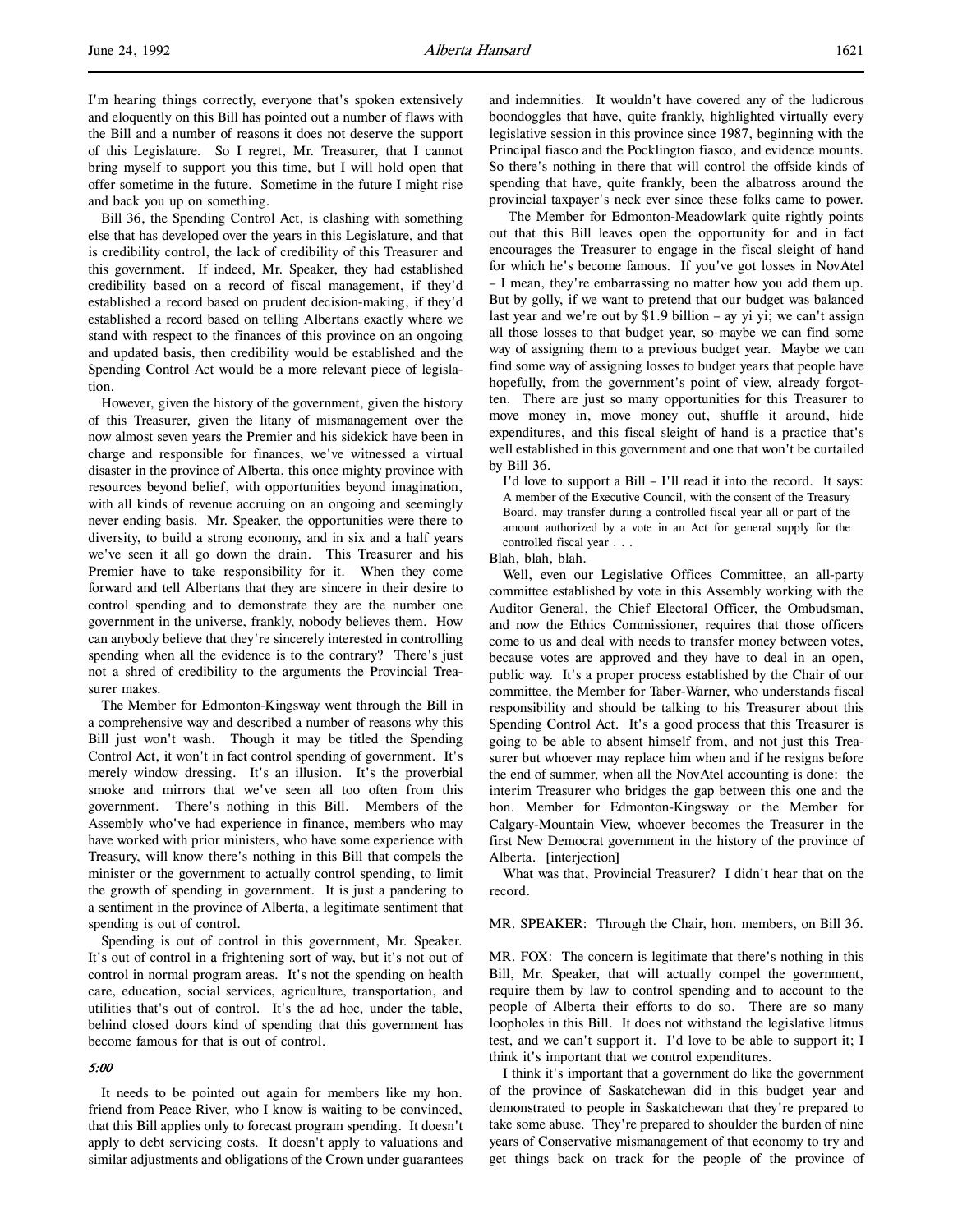Saskatchewan. If it's got to be done, it's got to be done. Lord knows, New Democrats right across this country have had to shoulder the burden for successive Conservative and Liberal government mismanagement, whether it be in the Yukon, whether it be in the province of Ontario, Saskatchewan, or British Columbia. It's not an easy time to take over and clean up, but we're establishing the methodology. We're establishing the record, the reputation, and we'll be able to do it when the responsibility is ours.

I think spending control is an important thing, Mr. Speaker. I know that members of the Assembly agree with me, but I also know that they see the cynical PR motivation behind this Spending Control Act and won't support it. I might change my mind if I can find one other person prepared to speak in favour of this Bill, but as far as the debate's gone so far, nobody except the Provincial Treasurer supports it, and I feel the same way.

#### MR. SPEAKER: Stony Plain.

MR. WOLOSHYN: Thank you, Mr. Speaker. I've listened to the debate on this Bill with great interest. I find that the title of the Bill is the only thing that comes close to controlling anything. We know that this government, as all governments, has all sorts of sources of revenue to dispense, and this Bill is nothing more and nothing less than a feeble effort to confuse the public by having something called a Spending Control Act being quoted in the media. The part that's controlled or going to be controlled or pretending to be controlled is only going to be the section that we deal with in estimates in any event. Although the estimates are very, very poorly put together, where we don't have the input, we don't have the information, at least something is brought forward before the House, and that is the part the Treasurer claims he's going to try to control.

I find it interesting that even section 2, which is supposed to be the whole basis of this Bill, can be overruled, I suppose rightly so, by the Legislative Assembly anyhow, and the Legislative Assembly is controlled by the government party. So what we've got is a Bill where, without even having to overturn the Bill, right within itself these limits can be scrapped.

The Member for Edmonton-Meadowlark and the Member for Vegreville pointed out, and it should be emphasized once again, that this Bill does not control spending so much as it permits the transference of money from one vote to another to have the spending go more uncontrolled within the department. I feel very strongly, Mr. Speaker, that this is making a travesty of the whole process. If we want to control spending, we can't arbitrarily on the whim of Executive Council have a minister transfer from one vote to another, have him eliminate votes totally. That's just not right.

Section 6 has the Treasurer prepare a report. Wonderful. So the report is prepared, and the question is, then what? So they exceeded the spending. This is nothing new in this particular exercise that we have. We had a balanced budget last year that fell \$2 billion-plus in the hole. So what happened? Nothing. We get an unbalanced budget with in excess of \$2 billion in deficit this year with a \$4 billion limit. So, Mr. Speaker, for the life of me I can't see how this Bill is going to do anything other than mislead the public.

The exemptions from the program spending are interesting in themselves. Debt servicing costs for the year: I guess if you want, you don't spend that money; it just disappears. The other sections, 2 and 3, go on to have a whole list of exclusions that make the Bill more of a joke than it really should be.

Mr. Speaker, in conclusion, I would like to see the Treasurer withdraw this Bill, if he has the courage, and present one that really would control spending properly.

MR. SPEAKER: Provincial Treasurer, summation.

HON. MEMBERS: Question.

MR. SPEAKER: There's a call for the question.

[Motion carried; Bill 36 read a second time]

# 5:10 Bill 41 School Amendment Act, 1992

MR. DINNING: Mr. Speaker, I move second reading of Bill 41, the School Amendment Act, 1992.

In summary, Mr. Speaker, the Bill provides for the management and control of Francophone schools by Francophone parents who enjoy rights under section 23 of the Charter of Rights and Freedoms. It meets the test that our provincial government spelled out some number of months ago which said that such an agreement (a) must comply with the Supreme Court judgment, (b) must fit within the Alberta context, and (c) must be right for children's education in this province.

What Bill 41 does is put in place a made-in-Alberta model, a balanced and effective regional model that respects the sliding scale concept spelled out in the Supreme Court decision. It ensures that in the Edmonton, north Peace, Bonnyville, St. Paul, and Plamondon areas there will be established three regional authorities which will have the same power as existing school boards except the power to receive local tax revenue directly. There will be Francophones elected to make decisions on how to manage and control their children's Francophone schooling. In other parts of Alberta there will be co-ordinating councils that will work with the smaller number of section 23 parents in the region. They will advocate on their behalf. They will work with school boards on the establishment of Francophone programs, and they will provide advice on Francophone language education.

Mr. Speaker, I should advise members of the Assembly that as we move to committee study, I will propose a slight amendment to the Bill at section  $4(a)$  in proposed section  $5(2)$  of the legislation. We will put in place words to the effect that notwithstanding any other provision of this Act, the Lieutenant Governor may make regulations.

We do this with an abundance of caution, because this is a special piece of legislation that confers a very special set of rights on section 23 parents who enjoy Francophone rights.

Mr. Speaker, just briefly, two other areas of the Bill relate to regional divisions. The legislation enables two or more willing school boards to decide voluntarily to merge their operations and to create regional divisions so as to more effectively deliver educational services. This contemplates two or more districts, divisions, counties, or other areas serviced by boards to listen carefully to the call of voters and taxpayers everywhere to find more effective ways of spending the dollars taxpayers devote to education.

Finally, Mr. Speaker, there are three parts of the Bill that are worthy of note. Section 11: in a recent court case in Calgary, Mr. Justice Kerans found that school boards do not have the authority to collect fees for instructional materials and supplies because the provisions in the current School Act do not specifically refer to collecting fees from parents. So what we have done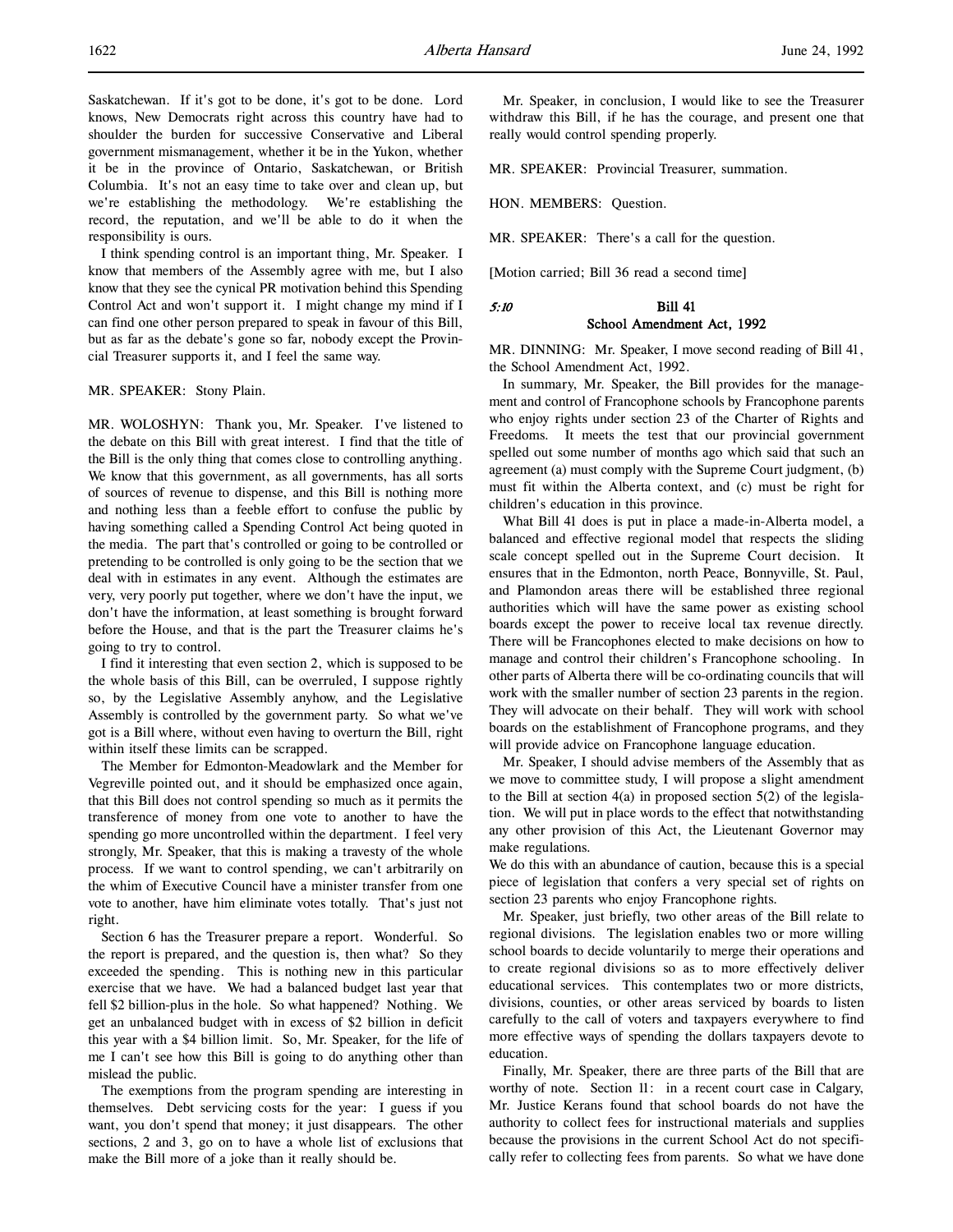in section 11 is address that issue and make it clear that school boards can collect these fees from parents.

Under the current legislation only school boards can supervise home education programs. Section 6 of the Bill responds to the wishes of many parents in this province to ensure that accredited private schools would be allowed to supervise home education programs.

Finally, the School Act requires trustees who have a conflict of interest on a particular issue being considered by their board to declare their conflict of interest, abstain from voting, and leave the boardroom. In some cases, especially teacher contracts, this may mean that the board does not have a majority of trustees left to meet the quorum that is required under the School Act and to make a decision. To deal with those situations, Mr. Speaker, section 12 of the Bill provides the Minister of Education with the authority to declare that fewer than a majority of trustees can constitute a quorum.

With those brief remarks, Mr. Speaker, I encourage all members of the Assembly to give second reading to this important Bill.

#### MR. SPEAKER: Stony Plain.

MR. WOLOSHYN: Thank you, Mr. Speaker. I'm pleased to see that after a very long delay the Minister of Education has finally addressed the Supreme Court decision, the one of providing a mechanism, a structure for the delivery of Francophone education to students in Alberta. I certainly do commend the minister and his colleagues on the creative method of implementing the structure of it, going from the regional boards to the co-ordinating councils. It appears that department personnel have taken what I would say is a very good look at trying to meet the conditions of the Supreme Court ruling and indeed deliver Francophone education in such a fashion that a court challenge would not be necessary.

However, I'm very, very distressed that the minister chose to convolute this very important Bill by introducing a variety of other sections. As I had indicated in question period yesterday, I felt very strongly that if the minister had been acting in the most responsible fashion possible, this Bill would have been split into at least two categories and preferably three. It's very easy to make the issue sound as if "Oh, well; this will just fix this; this will fix that." What bothers me, Mr. Speaker, is that what has happened in this Bill is that there's a very good section, a section that's very necessary and very controversial, and that is the one dealing with French education. I would suspect that not all Albertans would be in favour of it. I do appreciate the reality that it's something that had to be done, and again I commend the minister on the manner in which it was put together. The only criticism I would have on that is that to the best of my knowledge existing school boards perhaps were not consulted on that particular section as much as they might have been. Nonetheless, the Francophone community endorses the Bill.

I would have liked to have seen this particular section stand on its own so it could be debated on its merits. As we in this Legislature all know, if we choose to go against the Bill, for very good reasons, in other sections, then all of a sudden we have to go against the whole Bill.

# MR. DINNING: Why?

MR. WOLOSHYN: Well, you can't have a maybe vote, Mr. Minister. Either you're for the Bill or against the Bill.

The Bill goes on to establish guidelines for amalgamating school jurisdictions. Again I don't have any problem with the concept of improving the efficiency of the school tax dollars in this province. The more bang we can get for the buck the better. However, again from checking with various jurisdictions around the province, virtually no input; a lot of suspicion that it might be coming, but there was not the proper kind of input. It was not brought before the various bodies where it could have and should have been brought so that the legislation in the section for amalgamating school jurisdictions could have been in the best fashion possible.

The other part specifically on that particular section that distresses me is that the school councils, if you will, the school boards or whatever can form the region without any plebiscite, without any input from the voters. However, there is a bit of, I suppose, salvation in the fact that after a minimum of four years, if by then they know what they're dealing with, the voters can dissolve the region. But it doesn't specify, to the best of my recollection, just how that is going to come about.

So we go from establishing in this Bill, and we're trying to find – we speak of the principles of a Bill, and I find them all over the place in this one. A very good one to deal with Francophone education. One that I certainly can't take much issue with is dealing with establishing or consolidating boards into bigger regions. I think that's long overdue. I would like to have seen that part go a little bit further and in fact eliminate nonoperating school boards, but perhaps we could have had a seventh area with that if the minister had been sincere. So we've got two different issues going in one Bill now, very important ones. The third one, which I again don't think will generate very much debate and I think was a reaction, and a proper one, has to deal with the problem of members being ineligible for particular meetings, Mr. Speaker, and having the boards faced with the quandary of not having a quorum. I think that particular solution is a very realistic and a very good one.

# 5:20

However, the minister referred to a section on user fees. Now, he knows that the whole issue of user fees has been a contentious one for a long time. Reacting to a court decision to make it clear as to whom the user fees would be charged to avoid future conflicts I think is again the proper thing to do. But this issue, the debate on the user fees, should not be thrown into the same time span, into the same debate as we have with Francophone education or the whole other topic of consolidating school boards. So there again we've got a third direction.

We go on further, Mr. Speaker, and we have this whole area of home schooling. Now, with home schooling – the minister is very well aware of this, and he knows that I've had personal involvement with it – we have to look at the whole concept. Under the current conditions of what's happening out there in some specific instances, to take and open the door even wider I think is totally irresponsible. It may be a point that perhaps private schools should be in that business; perhaps they shouldn't be. But certainly to have that whole area opened up to one more step by a simple line in a Bill as important as the one dealing with Francophone education, regionalization of school boards, and user fees – and then all of a sudden now we've thrown in home schooling. I would suggest to the minister that the time and effort put in on that particular topic would have been far better spent by getting existing home schooling policies that are floating around the province more in tune with reality so the abuses of home schooling would not be showing up. Having one board for home schooling across the whole province because they've been shortchanged through this government's insensitivity in terms of funding, making them twist the rules to get money to operate: